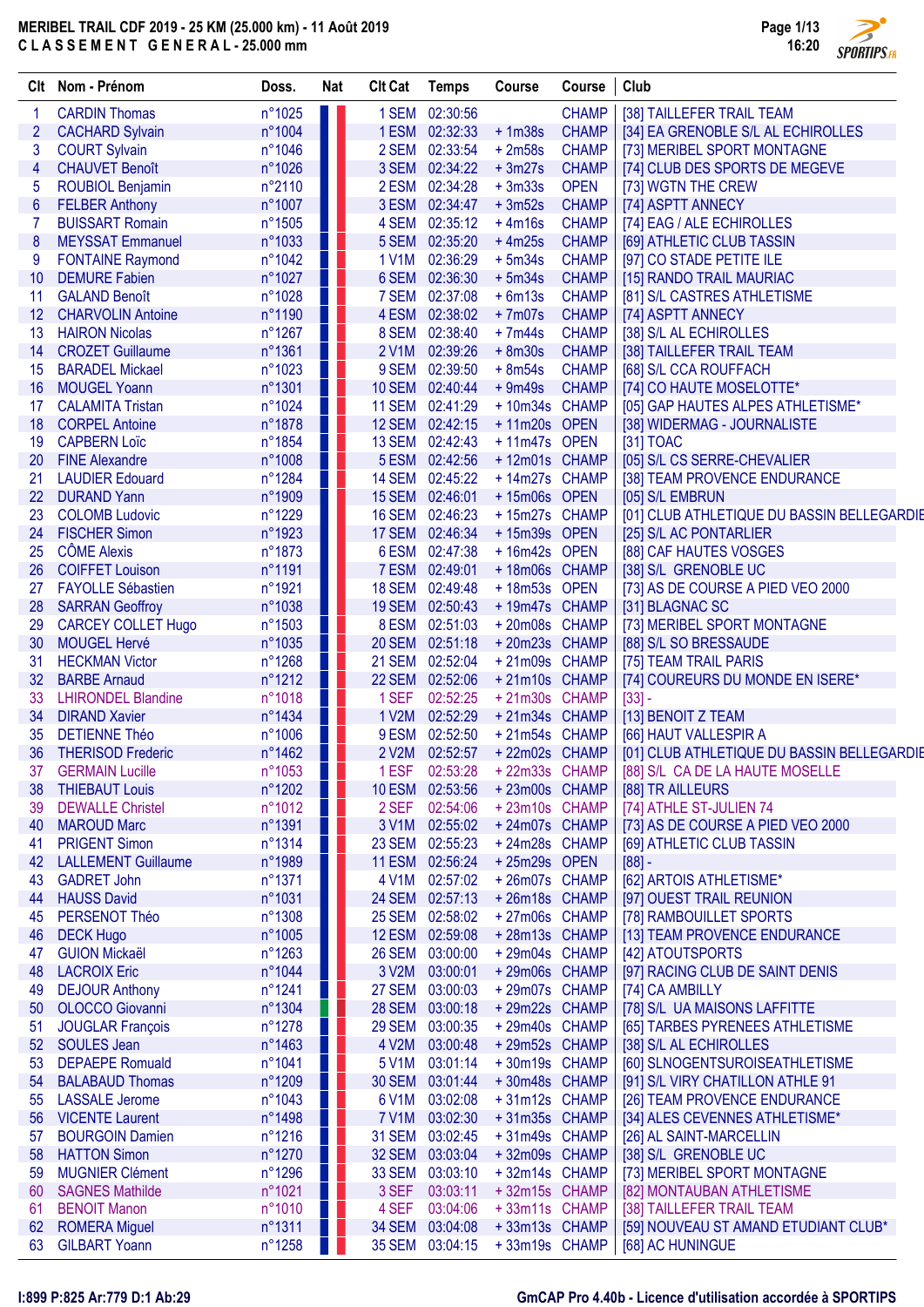|    | Clt Nom - Prénom              | Doss.            | <b>Nat</b>         | <b>Clt Cat</b> | <b>Temps</b>    | Course                             | Course | Club                                       |
|----|-------------------------------|------------------|--------------------|----------------|-----------------|------------------------------------|--------|--------------------------------------------|
| 64 | <b>RUSSIER Fabien</b>         | n°1323           | Ш                  |                | 36 SEM 03:04:32 | +33m37s CHAMP                      |        | [69] ATHLETIC CLUB TASSIN                  |
| 65 | <b>VIVES BOSCH Sintu</b>      | $n^{\circ}2157$  | <b>Participate</b> |                | 8 V1M 03:04:42  | +33m46s OPEN                       |        | [AD] FAM - TEAM ANDORRA                    |
| 66 | <b>ALARCON Diego</b>          | $n^{\circ}1207$  | 8 D                |                | 37 SEM 03:04:51 | +33m56s CHAMP                      |        | [69] AS CALUIRE ET CUIRE                   |
| 67 | <b>CASTETS Pierre</b>         | n°1221           | H.                 |                | 38 SEM 03:04:52 | +33m57s CHAMP                      |        | [13] S/L OLYMPIQUE DE MARSEILLE ATHLE      |
| 68 | <b>CARLICCHI Romain</b>       | n°1220           |                    |                | 39 SEM 03:05:29 | +34m33s CHAMP                      |        | [06] AS MONACO                             |
| 69 | <b>LAFAYE Céline</b>          | $n^{\circ}1016$  | H I                | 5 SEF          | 03:05:30        | +34m34s CHAMP                      |        | [74] S/L AL ECHIROLLES                     |
| 70 | <b>JEGOU Aurélien</b>         | $n^{\circ}1275$  | Ш                  |                | 40 SEM 03:05:34 | +34m39s CHAMP                      |        | [38] TEAM 12                               |
| 71 | <b>CHARLES-MANGEON Benoit</b> | n°1224           | H I                |                | 41 SEM 03:05:38 | +34m43s CHAMP                      |        | [01] CLUB ATHLETIQUE DU BASSIN BELLEGARDIE |
| 72 | <b>VANNSON Emile</b>          | $n^{\circ}$ 1336 | Ш                  |                | 42 SEM 03:05:38 | +34m43s CHAMP                      |        | [88] CO HAUTE MOSELOTTE*                   |
| 73 | <b>FAIVRE PIERRET Mathieu</b> | n°1919           | ш                  |                | 43 SEM 03:06:27 | +35m31s OPEN                       |        | [25] COST HAUTS                            |
| 74 | PARGEMIN Léo                  | $n^{\circ}2056$  | Ш                  |                | 44 SEM 03:06:28 | +35m33s OPEN                       |        | [25] AMICALE DES COST HAUTS                |
| 75 | <b>SERVANT Nadege</b>         | $n^{\circ}1022$  | Ш                  | 6 SEF          | 03:06:30        | +35m35s CHAMP                      |        | [31] LES GIVRES DE LA PLAINE DE NAY        |
| 76 | <b>TINGUELY Emile</b>         | $n^{\circ}2139$  | Ш                  |                | 45 SEM 03:07:21 | +36m26s OPEN                       |        | [21] TEAM RUNNING CONSEIL                  |
| 77 | <b>GEOFFRAY Clementine</b>    | $n^{\circ}1013$  | ш                  | 7 SEF          | 03:07:30        | +36m34s CHAMP                      |        | [73] GOFORITRUNNING-GRANDCHAMBERY          |
| 78 | <b>APIOU Nicolas</b>          | $n^{\circ}1208$  | Ш                  |                | 46 SEM 03:07:30 | +36m34s CHAMP                      |        | [64] ESCLOPS D AZUN                        |
| 79 | <b>TSIKIS Pierre</b>          | $n^{\circ}$ 1332 | H.                 |                | 47 SEM 03:07:42 | +36m47s CHAMP                      |        | [74] SALLANCHES PASSY ATHLETIC CLUB        |
| 80 | <b>PRUDHAM Marcellin</b>      | $n^{\circ}1315$  | ш                  |                | 48 SEM 03:08:06 | +37m11s CHAMP                      |        | [77] BSGA                                  |
| 81 | <b>CATRY Pierre</b>           | $n^{\circ}1860$  | H                  |                | 49 SEM 03:08:39 | +37m44s OPEN                       |        | $[74] -$                                   |
| 82 | <b>COLLATTI Jean-Michel</b>   | $n^{\circ}$ 1359 | H I                | 9 V1M          | 03:09:22        | +38m26s CHAMP                      |        | [05] S/L CS SERRE-CHEVALIER                |
| 83 | <b>DROUIN Donatien</b>        | n°1499           | Ш                  |                | 50 SEM 03:09:42 | +38m47s CHAMP                      |        | [59] S/L AC VILLENEUVE D ASCQ              |
| 84 | <b>STIEREMANS Pierre</b>      | n°1324           | H I                |                | 51 SEM 03:10:26 | +39m30s CHAMP                      |        | [59] JOGGING AVENTURE RONCQUOISE           |
| 85 | <b>MÉLINARD Lionel</b>        | $n^{\circ}2033$  | Ш                  |                | 10 V1M 03:11:08 | +40m12s OPEN                       |        | [75] S/L PAYS DE FONTAINEBLEAU - ATHLE SUD |
| 86 | <b>ROUX Julie</b>             | n°1020           |                    | 8 SEF          | 03:11:29        | +40m34s CHAMP                      |        | [38] TEAM PROVENCE ENDURANCE               |
| 87 | <b>KLIPFEL Gilles</b>         | n°1279           | Ш                  |                | 52 SEM 03:11:30 | +40m34s CHAMP                      |        | [91] S/L US PALAISEAU                      |
| 88 | <b>BERTHOU Achille</b>        | n°1825           | H I                |                | 13 ESM 03:11:51 | +40m55s OPEN                       |        | [49] ENTENTE DES MAUGES*                   |
| 89 | <b>COURT Sébastien</b>        | n°1239           | Ш                  |                | 53 SEM 03:11:54 | +40m59s CHAMP                      |        | [69] ATHLETIC CLUB TASSIN                  |
| 90 | <b>JEANNIER Celine</b>        | n°1039           | H I                | 1 V1F          | 03:12:01        | +41m05s CHAMP                      |        | [73] UNION OLYMPIQUE ALBERTVILLE TARENTAIS |
| 91 | <b>HOGUET Raphael</b>         | $n^{\circ}1266$  | H                  |                | 54 SEM 03:12:09 | +41m14s CHAMP                      |        | [78] TOUQUET TRAIL NATURE                  |
| 92 | <b>LOISON Nicolas</b>         | n°1271           |                    |                | 55 SEM 03:12:24 | +41m29s CHAMP                      |        | [07] S/L USA AUBENAS                       |
| 93 | <b>CUVIER Guillaume</b>       | n°1192           | Ш                  |                | 14 ESM 03:12:45 | +41m50s CHAMP                      |        | [10] CA BAR/AUBE - BAYEL                   |
| 94 | NIEGRZYBOWSKI Julia           | $n^{\circ}1057$  | Пľ                 |                | 2 ESF 03:13:05  | +42m09s CHAMP                      |        | [10] TROYES OMNISPORTS                     |
| 95 | <b>GOUTILLE Romain</b>        | n°1261           | n L                |                | 56 SEM 03:13:20 | +42m25s CHAMP                      |        | [15] RANDO TRAIL MAURIAC                   |
| 96 | <b>BRIERE Clément</b>         | $n^{\circ}1218$  | Ш                  |                | 57 SEM 03:13:31 | +42m36s CHAMP                      |        | [97] GOLDEN STAR                           |
| 97 | <b>KLEIN Carole</b>           | $n^{\circ}1015$  | H I                |                | 9 SEF 03:13:38  | +42m43s CHAMP                      |        | [38] COUREURS DU MONDE EN ISERE*           |
| 98 | <b>PERRET Aubin</b>           | n°1204           | H                  |                | 15 ESM 03:14:05 | +43m10s CHAMP                      |        | [74] ASPTT ANNECY                          |
| 99 | <b>OMAHONY Wandrille</b>      | $n^{\circ}1305$  |                    |                | 58 SEM 03:14:18 | +43m22s CHAMP                      |        | [76] EVREUX AC *                           |
|    | 100 LEBOEUF Vincent           | n°1289           |                    |                |                 | 59 SEM  03:14:18   + 43m23s  CHAMP |        | [27] EVREUX AC *                           |
|    | 101 LEJEUNE Emilien           | n°2002           |                    |                | 60 SEM 03:14:42 | +43m47s OPEN                       |        | $[88] -$                                   |
|    | 102 LOURY Michaël             | $n^{\circ}2015$  |                    |                | 61 SEM 03:14:46 | +43m51s OPEN                       |        | [77] SAFRAN SPORTS VILLAROCHE              |
|    | 103 DECAMBRON Antoine         | $n^{\circ}1240$  | H                  |                | 62 SEM 03:15:03 | +44m08s CHAMP                      |        | [69] ATHLETIC CLUB TASSIN                  |
|    | 104 SUCCO Quentin             | $n^{\circ}1009$  | Ш                  |                | 16 ESM 03:15:10 | +44m15s CHAMP                      |        | [98] AS MONACO                             |
|    | 105 CLOS Pierre               | $n^{\circ}1233$  |                    |                | 63 SEM 03:15:47 | +44m52s CHAMP                      |        | [21] GA HAUT-SAONOIS (FC)                  |
|    | 106 RINGOT Mathieu            | n°1316           | ПĽ                 |                | 64 SEM 03:16:15 | +45m19s CHAMP                      |        | [38] TAILLEFER TRAIL TEAM                  |
|    | 107 TRILLES Bastien           | n°1331           |                    |                | 65 SEM 03:16:31 | +45m35s CHAMP                      |        | [05] S/L CS SERRE-CHEVALIER                |
|    | 108 BOURGEOIS Gaetan          | n°2206           |                    |                | 66 SEM 03:16:34 | +45m38s OPEN                       |        | TERRE DE RUNNING ALBERTVILLE               |
|    | 109 ARPIN Romain              | n°1807           |                    |                | 67 SEM 03:17:37 | +46m41s OPEN                       |        | $[74] -$                                   |
|    | 110 DONNAT Frédéric           | n°1364           |                    | <b>11 V1M</b>  | 03:19:14        | +48m19s CHAMP                      |        | [63] S/L E. CEYRAT A.                      |
|    | 111 PETIT Johann              | n°1307           |                    |                | 68 SEM 03:19:15 | +48m20s CHAMP                      |        | [69] AS RISPOLI VILLEURBANNE               |
|    | 112 EMILE Pierre              | $n^{\circ}1912$  |                    |                | 17 ESM 03:19:40 | +48m44s OPEN                       |        | [50] S/L AS QUERQUEVILLE                   |
|    | 113 THEVENIN Matthieu         | n°2133           |                    |                | 69 SEM 03:19:48 | +48m53s OPEN                       |        | [77] TEAM S CAPE FONTAINEBLEAU             |
|    | 114 BENEDETTI Nicolas         | n°1347           |                    | <b>12 V1M</b>  | 03:19:52        | +48m56s CHAMP                      |        | [20] AS PORTO VECCHIO ATHLETISME           |
|    | 115 HURIEZ Clement            | n°1236           | Ш                  |                | 70 SEM 03:20:07 | +49m11s CHAMP                      |        | [35] S/L PACE EN COURANT                   |
|    | 116 FERRAZ Antonio            | n°1437           | ш                  |                | 5 V2M 03:20:22  | +49m27s CHAMP                      |        | [77] PONTAULT AAC                          |
|    | 117 COUDRAY Alexia            | n°1073           | H.                 |                | 10 SEF 03:20:32 | +49m36s CHAMP                      |        | [84] ASPTT CARPENTRAS                      |
|    | 118 THELLIER Remi             | n°1326           |                    |                | 71 SEM 03:21:05 | +50m10s CHAMP                      |        | [62] TOUQUET TRAIL NATURE                  |
|    | 119 COLANGE Bertrand          | $n^{\circ}1226$  | n D                |                | 72 SEM 03:21:06 | +50m10s CHAMP                      |        | [27] EVREUX AC*                            |
|    | 120 GERBE Florian             | n°1029           |                    |                | 73 SEM 03:21:25 | +50m30s CHAMP                      |        | [63] ASPTT CLERMONT ATHLETISME             |
|    | 121 BESALDUCH Matthieu        | n°1189           | n D                |                | 18 ESM 03:21:34 | +50m39s CHAMP                      |        | [34] BEZIERS CHEMINOTS ATHLETISME MEDITER  |
|    | 122 MARTIN David              | n°1397           |                    | <b>13 V1M</b>  | 03:21:53        | +50m57s CHAMP                      |        | $[74]$ SPAC                                |
|    | 123 AVEZOU Philippe           | $n^{\circ}$ 1466 | . .                |                | 1 V3M 03:21:57  | +51m02s CHAMP                      |        | [33] SC ARES                               |
|    | 124 GUYOT Antoine             | n°1265           |                    |                | 74 SEM 03:22:05 | +51m10s CHAMP                      |        | [04] PAYS HAUT A REUNI                     |
|    | 125 SOLENTE Willy             | n°1464           |                    |                | 6 V2M 03:22:35  | +51m40s CHAMP                      |        | [97] DENIV                                 |
|    | 126 CATOIRE Bastien           | $n^{\circ}1222$  |                    |                | 75 SEM 03:22:53 | +51m58s CHAMP                      |        | [59] S/L AC VILLENEUVE D ASCQ              |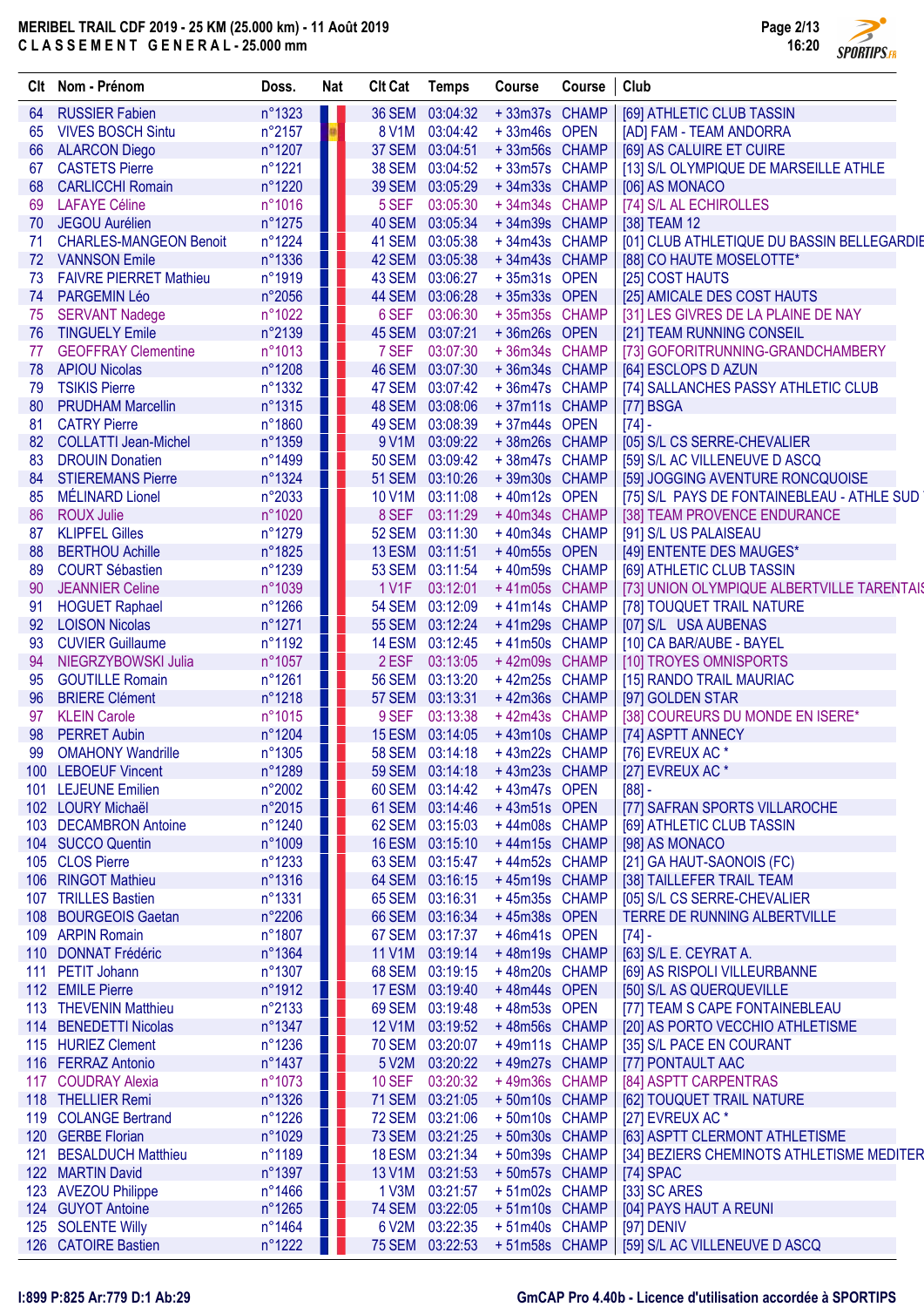$\overline{\phantom{a}}$ 

|                  | Clt Nom - Prénom                              | Doss.            | <b>Nat</b> | <b>Clt Cat</b>                   | <b>Temps</b>                | Course                          | Course | Club                                                       |
|------------------|-----------------------------------------------|------------------|------------|----------------------------------|-----------------------------|---------------------------------|--------|------------------------------------------------------------|
|                  | 127 ENNEBECK Thierry                          | n°1438           |            | 7 V2M                            | 03:22:56                    | +52m01s CHAMP                   |        | [31] BLAGNAC SC                                            |
|                  | 128 ROCHET Thibaud                            | n°1319           |            | <b>76 SEM</b>                    | 03:23:34                    | +52m38s CHAMP                   |        | [39] US OYONNAX                                            |
|                  | 129 VAXELAIRE Philippe                        | n°1489           |            | 2 V3M                            | 03:23:42                    | +52m47s CHAMP                   |        | [88] S/L SO BRESSAUDE                                      |
|                  | 130 INARD Jordan                              | $n^{\circ}1272$  |            | 77 SEM                           | 03:24:00                    | +53m04s CHAMP                   |        | [38] S/L COUREURS DU MONDE EN ISERE-VINAY                  |
| 131              | <b>TACQUARD Wilfried</b>                      | n°1325           |            | <b>78 SEM</b>                    | 03:24:38                    | +53m43s CHAMP                   |        | [69] ATHLETIC CLUB TASSIN                                  |
|                  | 132 DEGIOVANNI Jacques                        | n°1432           |            | 8 V2M                            | 03:24:58                    | +54m02s CHAMP                   |        | [38] AL VOIRON                                             |
|                  | 133 LECOURT Philippe                          | n°2195           |            | <b>79 SEM</b>                    | 03:25:06                    | +54m10s OPEN                    |        | <b>DECATHLON BRIANCON</b>                                  |
|                  | 134 DUNAND Benjamin                           | n°2200           | ш          | <b>80 SEM</b>                    | 03:25:25                    | +54m29s OPEN                    |        | TERRE DE RUNNING ALBERTVILLE                               |
|                  | 135 DOMINIQUE Anthony                         | n°1250           | n I        | <b>81 SEM</b>                    | 03:25:44                    | +54m48s CHAMP                   |        | [73] AS DE COURSE A PIED VEO 2000                          |
|                  | 136 LEBOEUF Xavier                            | n°2176           |            | <b>82 SEM</b>                    | 03:25:57                    | +55m02s OPEN                    |        | $[73] -$                                                   |
| 137              | <b>LALANNE Alexis</b>                         | n°1280           |            | 83 SEM                           | 03:25:59                    | +55m04s CHAMP                   |        | [05] S/L CS SERRE-CHEVALIER                                |
| 138              | <b>COLLIARD Dorian</b>                        | $n^{\circ}1506$  |            | <b>19 ESM</b>                    | 03:26:04                    | +55m08s CHAMP                   |        | [73] MERIBEL SPORT MONTAGNE                                |
| 139<br>140       | <b>DULAC Quentin</b><br><b>MARAFFI Samuel</b> | n°1194           |            | <b>20 ESM</b><br><b>84 SEM</b>   | 03:26:10<br>03:26:22        | +55m14s CHAMP<br>+55m27s CHAMP  |        | [73] JARRIENNE DES CIMES MAURIENNE                         |
| 141              | <b>MENUET Guillaume</b>                       | n°1293<br>n°1299 |            | <b>85 SEM</b>                    | 03:26:35                    | +55m40s CHAMP                   |        | [74] GA HAUT-SAONOIS (FC)<br>[59] S/L AC VILLENEUVE D ASCQ |
|                  | 142 COLLE Helene                              | n°1011           | W          | <b>11 SEF</b>                    | 03:26:46                    | +55m51s CHAMP                   |        | [76] S/L ENDURANCE 72                                      |
| 143              | <b>GERARD Simon</b>                           | n°1946           |            | <b>86 SEM</b>                    | 03:26:51                    | +55m55s OPEN                    |        | [38] URIAGE RUNNING                                        |
|                  | 144 DEGENNE Alexandre                         | n°1894           |            | <b>87 SEM</b>                    | 03:27:05                    | +56m09s OPEN                    |        | [74] AVOC                                                  |
| 145              | <b>SANCHEZ Geoffrey</b>                       | $n^{\circ}2116$  |            | <b>88 SEM</b>                    | 03:27:27                    | +56m32s OPEN                    |        | [64] TEAM TXAPELKETA                                       |
|                  | 146 GIRY Sylvain                              | n°1260           |            | <b>89 SEM</b>                    | 03:27:30                    | +56m34s CHAMP                   |        | [69] TAILLEFER TRAIL TEAM                                  |
| 147              | <b>DAVOST Antoine</b>                         | n°1888           |            | <b>90 SEM</b>                    | 03:27:50                    | +56m54s OPEN                    |        | $[92] -$                                                   |
| 148              | <b>CAILLEAU Mickael</b>                       | n°1358           |            | <b>14 V1M</b>                    | 03:27:51                    | +56m55s CHAMP                   |        | [88] S/L SO BRESSAUDE                                      |
|                  | 149 VANTARD Florent                           | n°1340           |            | <b>91 SEM</b>                    | 03:27:52                    | +56m57s CHAMP                   |        | [80] ESPRIT RUN                                            |
| 150 <sub>2</sub> | <b>MAGNIEZ Cyril</b>                          | n°1291           |            | <b>92 SEM</b>                    | 03:27:53                    | +56m58s CHAMP                   |        | [80] ESPRIT RUN                                            |
| 151              | <b>HECQUET Stéphane</b>                       | n°1502           |            | <b>93 SEM</b>                    | 03:28:04                    | +57m09s CHAMP                   |        | [63] S/L E. CEYRAT A                                       |
|                  | 152 GIROST Mathieu                            | n°1030           |            | <b>94 SEM</b>                    | 03:28:07                    | +57m12s CHAMP                   |        | [51] ROMILLY SPORT 10 ATHLETISME                           |
| 153              | <b>MONNIER Benoît</b>                         | n°1399           |            | <b>15 V1M</b>                    | 03:28:51                    | +57m55s CHAMP                   |        | [90] S/L ATHLE DOLLER                                      |
|                  | 154 POULIQUEN Morgan                          | n°1313           |            | <b>95 SEM</b>                    | 03:28:51                    | +57m56s CHAMP                   |        | [29] S/L STADE LESNEVEN                                    |
|                  | 155 MAGNONE Olivia                            | n°1100           |            | <b>12 SEF</b>                    | 03:29:02                    | +58m06s CHAMP                   |        | [64] ESCLOPS D AZUN                                        |
|                  | 156 DELPEUCH Thibault                         | n°2181           |            | <b>96 SEM</b>                    | 03:29:22                    | +58m26s OPEN                    |        |                                                            |
|                  | 157 PANOZZO Jimmy                             | n°1306           |            | <b>97 SEM</b>                    | 03:29:39                    | +58m44s CHAMP                   |        | [69] TETE D OR RUNNERS                                     |
|                  | 158 PARADAN Laure                             | n°1110           |            | <b>13 SEF</b>                    | 03:29:40                    | +58m44s CHAMP                   |        | [48] S/L E. CEYRAT A.                                      |
|                  | 159 FERAUD Heloise                            | n°1002           |            | 3 ESF                            | 03:29:58                    | +59m03s CHAMP                   |        | [83] SCO STE-MARGUERITE MARSEILLE*                         |
|                  | 160 THEBAULT Louise                           | n°2132           |            | <b>14 SEF</b>                    | 03:30:18                    | +59m23s OPEN                    |        | [83] AMSL FREJUS ATHLETISME                                |
| 161              | <b>COTINEAU Charles</b>                       | n°1345           |            | <b>16 V1M</b>                    | 03:30:33                    | +59m38s CHAMP                   |        | [72] S/L ENDURANCE 72                                      |
|                  | 162 DULAC Vincent                             | n°1436           |            | 9 V2M                            | 03:30:43                    | +59m48s CHAMP                   |        | [73] JARRIENNE DES CIMES MAURIENNE                         |
|                  | 163 SEURAT Laurent                            | n°1460           |            |                                  | 10 V2M 03:30:46             | +59m51s CHAMP                   |        | [89] AJ AUXERRE SECTION MARATHON                           |
|                  | 164 JEANDEL Benoit                            | n°1977           |            |                                  | 98 SEM 03:30:56<br>03:31:00 | +1h00m01 OPEN                   |        | [88] TEC EPINAL                                            |
| 165              | <b>GINET Raphael</b><br>166 GIREL Mathias     | n°1951<br>n°1953 |            | 17 V1M<br><b>99 SEM</b>          | 03:31:05                    | $+1h00m04$ OPEN<br>+1h00m10OPEN |        | [42] CLUB ATHLETIQUE DU ROANNAIS*<br>$[01]$ FAY            |
|                  | 167 BAIRROS Florence                          | n°1062           |            | <b>15 SEF</b>                    | 03:31:12                    | +1h00m16 CHAMP                  |        | [63] S/L E. CEYRAT A.                                      |
|                  | 168 BOURGUENOLLE Pierre Armand                | n°2194           |            | <b>100 SEM</b>                   | 03:31:13                    | $+1h00m17$ OPEN                 |        | <b>SCO SAINTE MARGUERITE MARSEILLE</b>                     |
|                  | 169 ROUSSON Cyril                             | n°1408           |            | <b>18 V1M</b>                    | 03:32:13                    | +1h01m18 CHAMP                  |        | [07] S/L EA TAIN-TOURNON                                   |
| 170              | <b>JULLIAN Valérie</b>                        | n°1092           |            | <b>16 SEF</b>                    | 03:32:18                    | +1h01m22 CHAMP                  |        | [69] AC TASSIN                                             |
| 171              | <b>FLORY Clément</b>                          | $n^{\circ}$ 1251 |            | <b>101 SEM</b>                   | 03:32:33                    | +1h01m37 CHAMP                  |        | [68] S/L CCA ROUFFACH                                      |
|                  | 172 WANNER Louise                             | $n^{\circ}2162$  |            | <b>17 SEF</b>                    | 03:32:49                    | +1h01m54 OPEN                   |        | [25] S/L AC PONTARLIER                                     |
| 173              | <b>CALLIER Anthony</b>                        | n°1219           |            | <b>102 SEM</b>                   | 03:33:14                    | +1h02m19 CHAMP                  |        | [51] DAC REIMS*                                            |
|                  | 174 VAN WYNSBERGHE Théo                       | n°2146           |            | <b>103 SEM</b>                   | 03:33:30                    | +1h02m35 OPEN                   |        | $[73] -$                                                   |
|                  | 175 TALABARDON Sébastien                      | n°2127           | ш          | <b>19 V1M</b>                    | 03:34:09                    | +1h03m14 OPEN                   |        | $[01] -$                                                   |
|                  | 176 FERNANDES Alberto                         | n°1439           | ÷          | 11 V2M                           | 03:34:48                    | +1h03m52 CHAMP                  |        | [77] BUSSY ST GEORGES ATHLETISME                           |
| 177              | <b>COISSARD Emeric</b>                        | n°1429           | Ш          | 12 V2M                           | 03:35:01                    | +1h04m05 CHAMP                  |        | [97] MOULE TRIATHLON CLUB                                  |
| 178              | <b>DI NICOLANTONIO Pauline</b>                | n°1074           |            | <b>18 SEF</b>                    | 03:35:01                    | +1h04m06 CHAMP                  |        | [73] GO FOR IT RUNNING - GRAND CHAMBERY                    |
|                  | 179 TORRES Kevin                              | n°2205           |            | <b>104 SEM</b>                   | 03:35:05                    | +1h04m09 OPEN                   |        | <b>TERRE DE RUNNING ALBERTVILLE</b>                        |
|                  | 180 CONQ Anne-Louise                          | n°1874           |            | <b>19 SEF</b>                    | 03:35:39                    | +1h04m44 OPEN                   |        | [44] ENDURANCE SHOP                                        |
| 181              | <b>MILLERET Paul</b>                          | n°1203           |            | 21 ESM                           | 03:35:58                    | +1h05m03 CHAMP                  |        | [25] GA HAUT-SAONOIS (FC)                                  |
|                  | 182 HUCTEAU Gaël                              | n°1972           |            | 20 V1M                           | 03:36:10                    | +1h05m14 OPEN                   |        | [38] GRESI COURANT LE VERSOUD                              |
|                  | 183 PASSELAIGUE Julien                        | n°1322           |            | <b>105 SEM</b>                   | 03:36:24                    | +1h05m28 CHAMP                  |        | [69] ATHLETIC CLUB TASSIN                                  |
|                  | 184 LAROCHE Cyril                             | n°1380           |            | 21 V1M                           | 03:36:38                    | +1h05m43 CHAMP                  |        | [88] S/L SO BRESSAUDE                                      |
|                  | 185 DELMI-DEYIRMENDJIAN Nicolas               | n°1243           | Ш          | <b>106 SEM</b>                   | 03:37:02                    | +1h06m07 CHAMP                  |        | [13] TEAM PROVENCE ENDURANCE                               |
|                  | 186 FERRIER Guillaume                         | n°1253           | u t        | <b>107 SEM</b>                   | 03:37:18                    | +1h06m22 CHAMP                  |        | [38] DECINES MEYZIEU ATHLETISME*                           |
|                  | 187 THOMAS Clement<br>188 LEHOUX Anthony      | n°1327<br>n°2001 |            | <b>108 SEM</b><br><b>109 SEM</b> | 03:37:54<br>03:37:55        | +1h06m59 CHAMP<br>+1h06m59 OPEN |        | [13] S/L AIX ATHLE PROVENCE                                |
|                  | 189 MATEO Bastien                             | n°1297           |            | <b>110 SEM</b>                   | 03:38:00                    | +1h07m04 CHAMP                  |        | [75] BARBES RUNNERS<br>[01] S/L ASA - BELLEY               |
|                  |                                               |                  |            |                                  |                             |                                 |        |                                                            |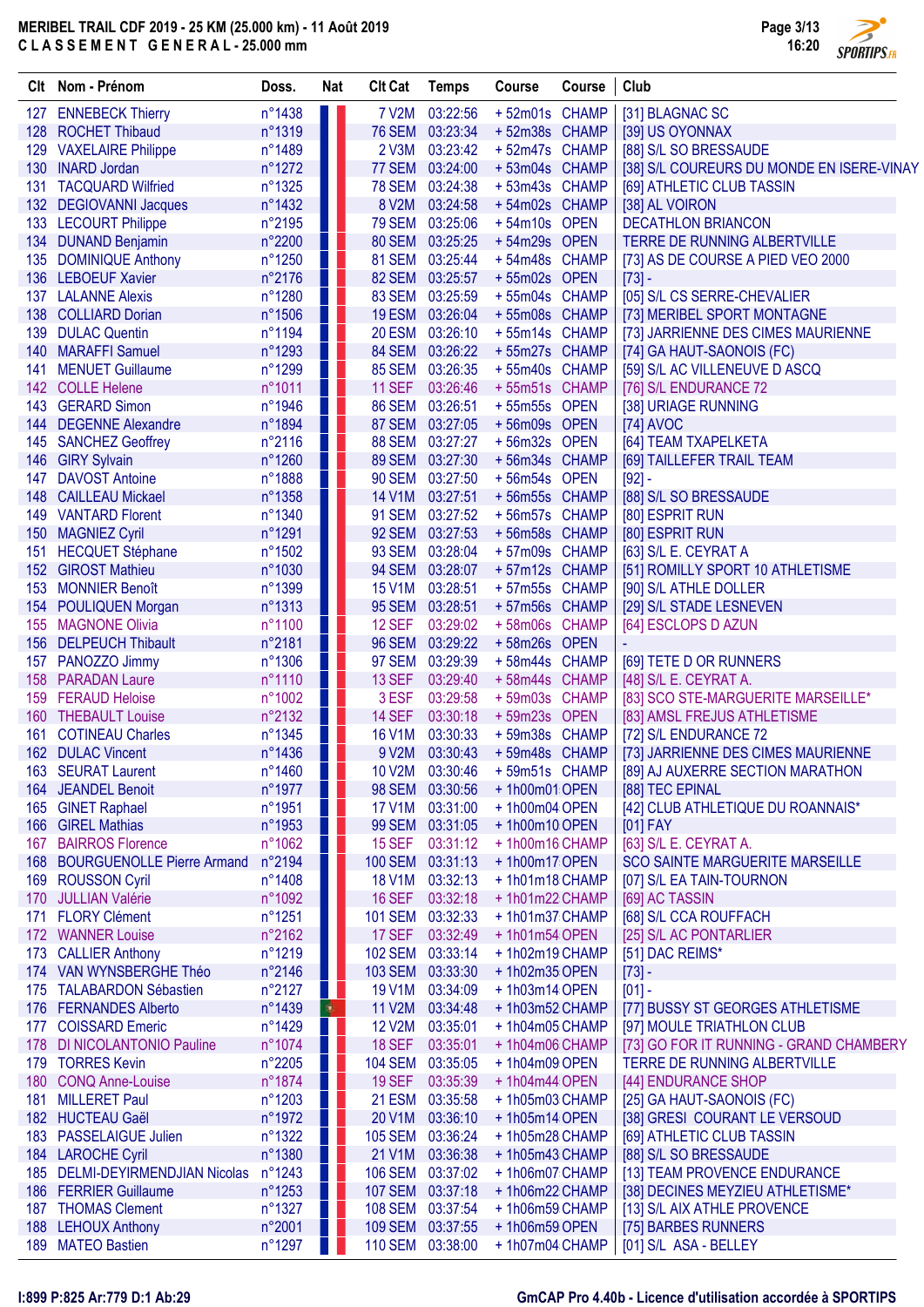Page 4/13 16:20 **SPORTIPS.FR** 

|     | Clt Nom - Prénom                          | Doss.            | <b>Nat</b> | <b>Clt Cat</b>                 | <b>Temps</b>                         | Course                           | Course | Club                                                  |
|-----|-------------------------------------------|------------------|------------|--------------------------------|--------------------------------------|----------------------------------|--------|-------------------------------------------------------|
|     | 190 GRAYEL Louis                          | n°1262           | ш          | 111 SEM 03:38:19               |                                      | +1h07m23 CHAMP                   |        | [42] S/L FC MONTCHAL                                  |
| 191 | <b>GILLOT Matthieu</b>                    | n°1257           |            | 112 SEM 03:38:59               |                                      | +1h08m04 CHAMP                   |        | [74] CA AMBILLY                                       |
|     | 192 BOURGEOIS Alexandre                   | n°1353           |            | <b>22 V1M</b>                  | 03:39:10                             | +1h08m15 CHAMP                   |        | [70] GA HAUT-SAONOIS (FC)                             |
|     | 193 FURET Arnaud                          | n°1936           |            | <b>113 SEM</b>                 | 03:39:38                             | +1h08m42 OPEN                    |        | $[44] -$                                              |
|     | 194 KAPPLER Chloé                         | n°1090           |            | <b>20 SEF</b>                  | 03:39:43                             | +1h08m48 CHAMP                   |        | [38] TAILLEFER TRAIL TEAM                             |
| 195 | <b>GOSSIAUX Renan</b>                     | n°1961           | ш          | 114 SEM 03:40:05               |                                      | +1h09m10 OPEN                    |        | $[01] -$                                              |
| 196 | <b>CYPRIEN Thomas</b>                     | n°1237           |            | 115 SEM 03:40:26               |                                      | +1h09m30 CHAMP                   |        | [67] ASSOCIATION ENDURANCE RUNNING ERSTE              |
|     | 197 MACCIO Maximilien                     | n°1448           |            | <b>13 V2M</b>                  | 03:40:39                             | +1h09m43 CHAMP                   |        | [06] AS MONACO                                        |
| 198 | <b>PITOT Pierre</b>                       | n°1403           | . .        | 23 V1M                         | 03:40:55                             | +1h10m00 CHAMP                   |        | [38] AL VOIRON                                        |
| 199 | <b>GHIANI Marc</b>                        | n°1465           |            | 14 V2M                         | 03:41:16                             | +1h10m21 CHAMP                   |        | [95] RACING MULTI ATHLON                              |
|     | 200 GIBAUD Patrice<br>201 LAFAY Alexine   | n°1948           | T P        | <b>15 V2M</b><br><b>21 SEF</b> | 03:41:17<br>03:41:47                 | +1h10m22 OPEN                    |        | [73] COURCHEVEL SPORTS OUTDOOR                        |
|     | 202 ANDRE Norbert                         | n°1987<br>n°1806 |            | 3 V3M                          | 03:41:57                             | +1h10m52 OPEN<br>$+1h11m02$ OPEN |        | $[73] -$<br>[42] AC ONDAINE FIRMINY                   |
|     | 203 POLOME Elliot                         | $n^{\circ}1312$  |            | 116 SEM 03:42:11               |                                      | +1h11m16 CHAMP                   |        | [20] ASPORTO-VECCHIO ATHLETISME                       |
| 204 | <b>BURCKLE Nolwenn</b>                    | n°1052           |            | 4 ESF                          | 03:42:28                             | +1h11m33 CHAMP                   |        | [69] VENTOUX TRAIL CLUB SANTE PREVENTION              |
|     | 205 MONET Damien                          | n°1396           |            | 24 V1M                         | 03:42:30                             | +1h11m34 CHAMP                   |        | [51] RC EPERNAY                                       |
|     | 206 BEAUSEJOUR Florian                    | n°2199           | w          | <b>117 SEM</b>                 | 03:43:08                             | +1h12m13 OPEN                    |        |                                                       |
|     | 207 GENTZIK Jean-Claude                   | n°1475           |            | 4 V3M                          | 03:43:23                             | +1h12m27 CHAMP                   |        | [74] ATHLE ST-JULIEN 74                               |
|     | 208 DELAYE Nicolas                        | $n^{\circ}1242$  |            | 118 SEM 03:43:31               |                                      | +1h12m35 CHAMP                   |        | [88] TR AILLEURS                                      |
|     | 209 HINGRAND Corentin                     | n°1198           |            |                                | 22 ESM 03:43:42                      | +1h12m47 CHAMP                   |        | [59] S/L AC VILLENEUVE D ASCQ                         |
|     | 210 THOMASSON Anna                        | n°2196           |            | 5 ESF                          | 03:43:56                             | +1h13m00 OPEN                    |        |                                                       |
|     | 211 DEBOVE Guillaume                      | n°1248           |            | 119 SEM 03:43:56               |                                      | +1h13m00 CHAMP                   |        | [73] AS DE COURSE A PIED VEO 2000                     |
|     | 212 VENDETTI Marc                         | n°1413           |            | 25 V1M                         | 03:44:08                             | +1h13m13 CHAMP                   |        | [06] AS MONACO                                        |
|     | 213 CHENAILLER Eric                       | n°1446           |            | <b>16 V2M</b>                  | 03:44:21                             | +1h13m25 CHAMP                   |        | [78] FOULEES DE ST GERMAIN EN LAYE                    |
|     | 214 DUMAS Pauline                         | n°1078           | ш          | 22 SEF                         | 03:44:38                             | +1h13m42 CHAMP                   |        | [33] S/L GRENOBLE UC                                  |
|     | 215 VILARNAU Cristina                     | n°2155           | ■          | <b>23 SEF</b>                  | 03:44:57                             | +1h14m01 OPEN                    |        | $[17] -$                                              |
|     | 216 DA COSTA Bernard                      | n°1362           | Ш          | 26 V1M                         | 03:45:03                             | +1h14m08 CHAMP                   |        | [77] VAL D EUROPE ATHLETISME                          |
|     | 217 PALMER lan                            | n°2054           | XR         | 27 V1M                         | 03:45:21                             | +1h14m26 OPEN                    |        | [LA] AMBLESIDE ATHLETICS CLUB                         |
|     | 218 GONZALEZ Anaïs                        | n°1084           |            | <b>24 SEF</b>                  | 03:45:27                             | +1h14m32 CHAMP                   |        | [59] S/L AC VILLENEUVE D ASCQ                         |
|     | 219 PIETTRE Alexis                        | n°2073           |            | 17 V2M                         | 03:45:28                             | +1h14m33 OPEN                    |        | [39] ORIENTATION TEAM BESANÇON                        |
|     | 220 RELUN Nicolas                         | n°2093           |            | 120 SEM 03:45:46               |                                      | +1h14m51 OPEN                    |        | [94] US METRO TRANSPORT (PARIS)                       |
|     | 221 BOURAOUI Smaile                       | n°1217           |            | 121 SEM 03:45:48               |                                      | +1h14m52 CHAMP                   |        | [98] AS MONACO                                        |
|     | 222 SERDA Patricia                        | n°1173           |            | 1 V <sub>2</sub> F             | 03:47:11                             | +1h16m16 CHAMP                   |        | [73] MERIBEL SPORT MONTAGNE                           |
|     | 223 DURAND Franck                         | n°1246           |            | 122 SEM 03:47:51               |                                      | +1h16m55 CHAMP                   |        | [60] EOA-S/L EA CREIL                                 |
|     | 224 DEBRAY Mathilde                       | n°1892           |            |                                | 25 SEF 03:48:36                      | +1h17m40 OPEN                    |        | $[07] -$                                              |
|     | 225 DESSEIGNE Thibault                    | n°1244           |            |                                | 123 SEM 03:48:59                     | +1h18m04 CHAMP                   |        | [59] S/L AC VILLENEUVE D ASCQ                         |
|     | 226 ROBIN Maxime                          | $n^{\circ}$ 1400 |            |                                |                                      | 28 V1M 03:49:13 + 1h18m18 CHAMP  |        | [93] VILLEMOMBLE SPORTS                               |
|     | 227 FOURIS Philippe                       | n°1431           |            |                                | 18 V2M 03:49:21                      | +1h18m25 CHAMP                   |        | [63] AS ROMAGNAT ATHLETISME                           |
|     | 228 CORNET Géraldine                      | n°1877           | ш          | <b>26 SEF</b>                  | 03:49:38                             | +1h18m43 OPEN                    |        | [01] RUN ATTITUDE                                     |
|     | 229 FLEPP Marc                            | n°1925           | ш          |                                | 124 SEM 03:49:56                     | +1h19m00 OPEN                    |        | $[38] -$                                              |
|     | 230 ARNIAUD Christophe                    | n°1343           |            | 29 V1M                         | 03:50:04                             | +1h19m09 CHAMP                   |        | [51] EFS REIMS A. *                                   |
|     | 231 JULIEN Camille                        | n°1054           |            | 6 ESF                          | 03:50:06                             | +1h19m10 CHAMP                   |        | [69] ATHLETIC CLUB TASSIN                             |
|     | 232 BOUTELOUP Mathieu                     | n°1842           |            | 19 V2M                         | 03:50:19                             | $+1h19m24$ OPEN                  |        | $[44] -$                                              |
|     | 233 CALLARIS Jean-Marc                    | n°1423           |            | <b>20 V2M</b>                  | 03:50:24                             | +1h19m29 CHAMP                   |        | [20] AS PORTO VECCHIO ATHLETISME                      |
|     | 234 EMONET Alain                          | n°1913           |            | 5 V3M                          | 03:50:27                             | +1h19m31 OPEN                    |        | [74] ASPTT ANNECY                                     |
|     | 235 COUTOULY Maxime<br>236 BERNARD Damien | n°1880           |            |                                | 125 SEM 03:50:53<br>126 SEM 03:51:00 | +1h19m57 OPEN                    |        | $[74] -$                                              |
|     | 237 LEBEL Mathieu                         | n°1821<br>n°1281 |            |                                | 127 SEM 03:51:12                     | +1h20m05 OPEN<br>+1h20m17 CHAMP  |        | [56] TRISKEL BREIZH<br>[62] S/L RC DE LENS ATHLETISME |
|     | 238 LECULIER Edouard                      | n°1201           |            |                                | 23 ESM 03:51:21                      | +1h20m25 CHAMP                   |        | [69] BEAUJOLAIS RUNNERS                               |
|     | 239 NESME Camille                         | n°1056           |            | 7 ESF                          | 03:51:26                             | +1h20m31 CHAMP                   |        | [69] S/L PIERRE BENITE ATHLETISME                     |
|     | 240 SERIEYS Laurent                       | n°1409           |            | 30 V1M                         | 03:51:57                             | +1h21m01 CHAMP                   |        | [15] RUNNING CLUB ARPAJON                             |
|     | 241 LECORGNE Cedric                       | n°1288           |            | 128 SEM 03:52:03               |                                      | +1h21m07 CHAMP                   |        | [27] EVREUX AC*                                       |
|     | 242 KAMINSKY Frederic                     | n°1377           |            | 31 V1M                         | 03:52:06                             | +1h21m10 CHAMP                   |        | [60] S/L NOGENT SUR OISE ATHLETISME                   |
|     | 243 COMBET Gilles                         | n°1430           |            | 21 V2M                         | 03:52:08                             | +1h21m12 CHAMP                   |        | [39] DOLE AC                                          |
|     | 244 CHAMPALLE Thierry                     | n°1427           |            | <b>22 V2M</b>                  | 03:52:13                             | +1h21m17 CHAMP                   |        | [42] CLUB ATHLETIQUE DU ROANNAIS*                     |
|     | 245 VANNSON Charles                       | n°1335           |            | 129 SEM 03:52:21               |                                      | +1h21m26 CHAMP                   |        | [88] CO HAUTE MOSELOTTE*                              |
|     | 246 COMPAS Mickaël                        | n°1231           |            | 130 SEM 03:52:33               |                                      | +1h21m38 CHAMP                   |        | [20] AS PORTO VECCHIO ATHLETISME                      |
|     | 247 DIDIERJEAN Rémi                       | n°1193           |            |                                | 24 ESM 03:52:38                      | +1h21m43 CHAMP                   |        | [88] S/L CIS ANOULD                                   |
|     | 248 KABANOVA Diana                        | n°1091           |            |                                | 27 SEF 03:53:06                      | +1h22m11 CHAMP                   |        | [38] S/L EA GILLONNAY-LA COTE                         |
|     | 249 BLUM Pascal                           | n°1419           |            | 23 V2M                         | 03:53:17                             | +1h22m22 CHAMP                   |        | [51] AMICALE COUREURS AY                              |
|     | 250 RIOU Laura                            | n°1112           |            |                                | 8 ESF 03:53:27                       | +1h22m31 CHAMP                   |        | $[26] -$                                              |
|     | 251 TURRI Jerome                          | n°2143           |            | 32 V1M                         | 03:53:29                             | +1h22m33 OPEN                    |        | [38] TEXTICOM TEAM                                    |
|     | 252 VERGNE Remi                           | n°1416           |            | 33 V1M                         | 03:53:36                             | +1h22m40 CHAMP                   |        | [07] MACADAM07                                        |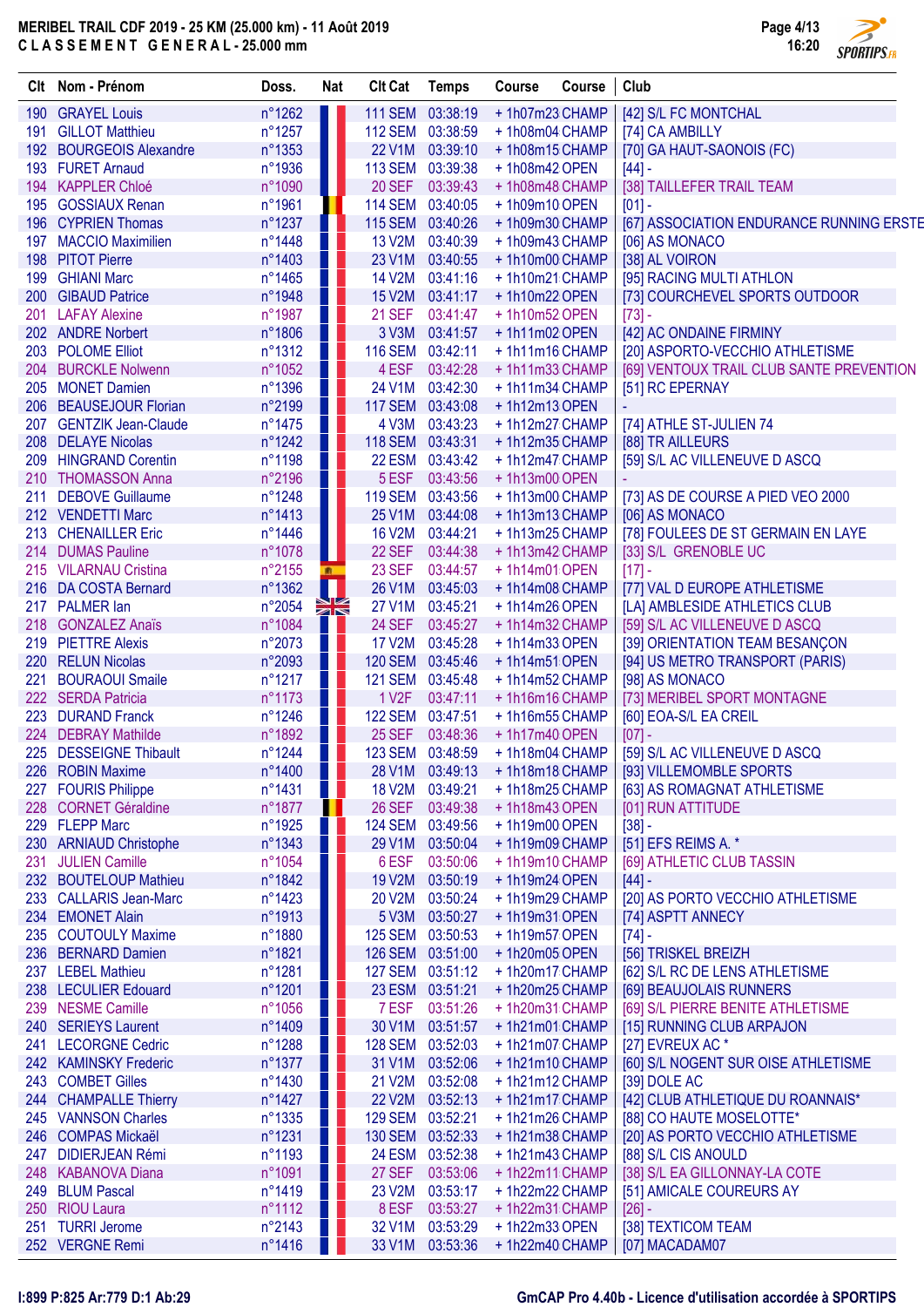$\overline{\phantom{a}}$ 

|     | Clt Nom - Prénom                                              | Doss.            | <b>Nat</b> | <b>CIt Cat</b>           | <b>Temps</b>         | Course                           | Course | Club                                        |
|-----|---------------------------------------------------------------|------------------|------------|--------------------------|----------------------|----------------------------------|--------|---------------------------------------------|
|     | 253 LAFARGE Romane                                            | n°1089           |            | <b>28 SEF</b>            | 03:53:37             | +1h22m42 CHAMP                   |        | [73] MERIBEL SPORT MONTAGNE                 |
|     | 254 DEHARO Cecile                                             | n°1126           | Ш          | 2 V1F                    | 03:53:43             | +1h22m48 CHAMP                   |        | [69] ATHLETIC CLUB TASSIN                   |
|     | 255 EBERLE Carol-Ann                                          | n°1080           |            | <b>29 SEF</b>            | 03:54:07             | +1h23m11 CHAMP                   |        | [69] ATHLETIC CLUB TASSIN                   |
|     | 256 WIEDERKEHR Constant                                       | n°2164           |            |                          | 25 ESM 03:54:07      | +1h23m12 OPEN                    |        | [67] VC ECKWERSHEIM                         |
|     | 257 COUTTE Jocelyn                                            | n°1235           |            | <b>131 SEM</b>           | 03:55:01             | +1h24m06 CHAMP                   |        | [02] S/L ASG GAUCHY ATHLETISME              |
|     | 258 LIOTIER Benjamin                                          | n°2009           |            | <b>132 SEM</b>           | 03:55:12             | +1h24m17 OPEN                    |        | $[93] -$                                    |
|     | 259 BERTHOULE Pascal                                          | n°1826           |            | <b>133 SEM</b>           | 03:55:16             | +1h24m20 OPEN                    |        | [63] S/L E. CEYRAT A.                       |
| 260 | <b>MARIE Valentine</b>                                        | n°1019           |            | <b>30 SEF</b>            | 03:55:30             | +1h24m34 CHAMP                   |        | [89] UA SENS*                               |
|     | 261 VAST Sébastien                                            | n°1412           |            | 34 V1M                   | 03:55:39             | +1h24m43 CHAMP                   |        | [59] AC CAMBRAI                             |
|     | 262 LEHMANN Nicolas                                           | n°1290           |            | <b>134 SEM</b>           | 03:55:52             | +1h24m57 CHAMP                   |        | [68] PCA                                    |
| 263 | <b>PELISSARD Chloe</b>                                        | n°1111           |            | <b>31 SEF</b>            | 03:55:53             | +1h24m58 CHAMP                   |        | [26] EA ROMANS-BOURG DE PEAGE               |
|     | 264 GRAZZINI Magali                                           | n°1964           |            | <b>32 SEF</b>            | 03:55:53             | +1h24m58 OPEN                    |        | [20] ATHLETIQUE CLUB CAPU BIANCU            |
|     | 265 DELAPORTE Cécile                                          | n°1895           |            | <b>33 SEF</b>            | 03:56:09             | $+1h25m14$ OPEN                  |        | $[39] -$                                    |
|     | 266 MAYER Pascal                                              | n°1394           |            | 35 V1M                   | 03:56:21             | +1h25m26 CHAMP                   |        | [30] ATHLE NIMES 30                         |
| 267 | <b>MEYER Miriam</b>                                           | n°1500           |            | 3 V1F                    | 03:56:21             | +1h25m26 CHAMP                   |        | [05] GAP HAUTES ALPES ATHLETISME*           |
|     | 268 MORELLEC Lionel                                           | n°1393           | ПU         | 36 V1M                   | 03:56:27             | +1h25m31 CHAMP                   |        | [36] EA ISSOUDUN                            |
|     | 269 GOMES DA SILVA VALENTE Fernanº1443<br><b>MEYER Claire</b> | n°1055           | 喇          | <b>24 V2M</b>            | 03:56:44             | +1h25m49 CHAMP<br>+1h26m13 CHAMP |        | [30] ATHLE NIMES 30                         |
| 270 |                                                               |                  |            | 9 ESF                    | 03:57:08             |                                  |        | [68] S/L CCA ROUFFACH                       |
| 271 | <b>MARNIER Florent</b>                                        | n°2027           |            | <b>135 SEM</b>           | 03:57:10             | $+1h26m14$ OPEN                  |        | [63] S/L US POPULAIRE COMMENTRY ATHLE.      |
|     | 272 PLACE Marine<br>273 LIEGEARD Nicolas                      | n°2077           |            | <b>34 SEF</b>            | 03:57:11             | +1h26m16 OPEN<br>+1h26m30 OPEN   |        | [03] ATHLETISME CHAMALIERES                 |
|     |                                                               | n°2203           |            | <b>136 SEM</b>           | 03:57:25             |                                  |        | MERIBEL SPORT MONTAGNE                      |
|     | 274 GERARD Romuald                                            | n°1256           |            | <b>137 SEM</b><br>25 V2M | 03:57:41<br>03:57:42 | +1h26m46 CHAMP                   |        | [60] EOA-S/L EA CREIL                       |
|     | 275 LIEUTAUD Philippe<br>276 TISON Francois                   | n°1449<br>n°2187 |            | <b>138 SEM</b>           | 03:57:44             | +1h26m47 CHAMP                   |        | [05] S/L CS SERRE-CHEVALIER                 |
|     | <b>LANDAIS Johnny</b>                                         | n°1282           |            | <b>139 SEM</b>           | 03:57:54             | $+1h26m48$ OPEN                  |        |                                             |
| 277 | 278 GUTIERREZ MOUGIN Arnaud                                   | n°1968           |            | 26 V2M                   | 03:57:59             | +1h26m59 CHAMP<br>+1h27m04 OPEN  |        | [20] CA AJACCIO<br>[22] CJF SAINT-MALO      |
|     | 279 GORIN Yann                                                | n°1373           |            | 37 V1M                   | 03:58:09             | +1h27m14 CHAMP                   |        |                                             |
|     | 280 NAILLON Patrick                                           | n°1404           |            | 38 V1M                   | 03:58:12             | + 1h27m17 CHAMP                  |        | $[45] -$<br>[33] ATHLETISME NORD BASSIN*    |
|     | 281 SARTI Rémi                                                | n°2117           |            | <b>140 SEM</b>           | 03:58:24             | $+1h27m29$ OPEN                  |        | [02] FOOTING LOISIR GUIGNICOURTOIS ET LAON  |
|     | 282 PARA Dominique                                            | n°1167           |            | 2 V <sub>2</sub> F       | 03:58:32             | +1h27m37 CHAMP                   |        | [38] US SAINT-EGREVE                        |
|     | 283 JULIE Dominique                                           | n°1982           |            | 39 V1M                   | 03:58:58             | +1h28m03 OPEN                    |        | $[97] -$                                    |
| 284 | <b>BORDELET Thomas</b>                                        | n°1196           |            | 26 ESM                   | 03:59:19             | +1h28m24 CHAMP                   |        | [42] S/L ENDURANCE 72                       |
|     | 285 MIRAN Mazarine                                            | n°1104           |            | <b>35 SEF</b>            | 03:59:32             | +1h28m37 CHAMP                   |        | [74] S/L ARVE ATHLETISME BONNEVILLE PAYS RO |
|     | 286 CHAURIS Hervé                                             | n°1356           |            | 40 V1M                   | 03:59:37             | +1h28m42 CHAMP                   |        | [77] PAYS DE NEMOURS RUNNING TRAIL          |
|     | 287 GERMAIN Tiphaine                                          | n°1014           |            | <b>36 SEF</b>            | 03:59:39             | +1h28m44 CHAMP                   |        | [95] EFCVO                                  |
|     | 288 BELONDRADE Juliette                                       | n°1818           |            | 37 SEF                   | 03:59:45             | +1h28m50 OPEN                    |        | $[93] -$                                    |
|     | 289 BUESSLER Dorine                                           | n°1849           |            |                          | 10 ESF 03:59:48      | +1h28m52 OPEN                    |        | [74]                                        |
|     | 290 HANQUEZ Rodrigue                                          | n°1375           |            | 41 V1M                   | 04:00:19             | +1h29m24 CHAMP                   |        | [62] TOUQUET TRAIL NATURE                   |
| 291 | <b>MOUGEL Laura</b>                                           | n°1106           |            | 38 SEF                   | 04:00:44             | +1h29m48 CHAMP                   |        | [93] BARBES RUNNERS                         |
|     | 292 VESSAZ Jérôme                                             | n°2152           |            | <b>141 SEM</b>           | 04:00:45             | +1h29m50 OPEN                    |        | $[75] -$                                    |
|     | 293 BUISSON Christophe                                        | n°1351           |            | 42 V1M                   | 04:00:46             | +1h29m50 CHAMP                   |        | [37] AS FONDETTES ATHLETISME                |
| 294 | <b>THIESSE Bernard</b>                                        | n°2134           |            | 6 V3M                    | 04:00:49             | $+1h29m53$ OPEN                  |        | [31] ATHLE632                               |
| 295 | <b>MULLER Anthony</b>                                         | n°1337           |            | <b>142 SEM</b>           | 04:01:00             | +1h30m05 CHAMP                   |        | [54] C.O.S. VILLERS ATHLETISME              |
| 296 | <b>BLONDIN Lionel</b>                                         | n°1468           |            | <b>7 V3M</b>             | 04:01:24             | +1h30m29 CHAMP                   |        | [69] S/L CAMN VILLEURBANNE                  |
| 297 | <b>FLEURY Marie</b>                                           | n°1926           |            | 4 V1F                    | 04:01:26             | +1h30m31 OPEN                    |        | [33] SC ARES                                |
| 298 | <b>FROCQ Michaël</b>                                          | n°1934           |            | 43 V1M                   | 04:01:37             | +1h30m41 OPEN                    |        | $[44] -$                                    |
| 299 | <b>GIREL Angéline</b>                                         | n°1954           |            | <b>39 SEF</b>            | 04:02:12             | $+1h31m16$ OPEN                  |        | [01] TEAM ANHUGAR                           |
| 300 | <b>MANIERE Christophe</b>                                     | n°2022           |            | 44 V1M                   | 04:02:25             | $+1h31m29$ OPEN                  |        | $[38] -$                                    |
| 301 | <b>BESSON Manon</b>                                           | n°1064           |            | <b>40 SEF</b>            | 04:02:33             | +1h31m38 CHAMP                   |        | [42] ATHLEFORM 42                           |
|     | 302 PIGEONNAT Damien                                          | n°1320           |            | <b>143 SEM</b>           | 04:02:46             | +1h31m50 CHAMP                   |        | [89] ASPTT AUXERRE                          |
|     | 303 HARANI Mourad                                             | n°1969           |            | <b>144 SEM</b>           | 04:02:49             | +1h31m53 OPEN                    |        | [25] DOLE AC                                |
| 304 | <b>PERNIN Sabine</b>                                          | n°2065           |            | 5 V1F                    | 04:03:00             | +1h32m05 OPEN                    |        | [25] TEAM VELORUN                           |
|     | 305 PAILLET Héloïse                                           | n°2053           |            | <b>41 SEF</b>            | 04:03:17             | +1h32m21 OPEN                    |        | [73] TAILLEFERTRAILTEAM                     |
|     | 306 GALVANI Laurent                                           | n°1938           |            | <b>145 SEM</b>           | 04:03:20             | +1h32m24 OPEN                    |        | $[69] -$                                    |
| 307 | <b>GIBOULET Fred</b>                                          | n°1949           |            | 45 V1M                   | 04:03:32             | +1h32m37 OPEN                    |        | [70] ASPTT BELFORT TRAIL                    |
|     | 308 LACROIX Romain                                            | n°1986           |            | <b>146 SEM</b>           | 04:03:37             | +1h32m42 OPEN                    |        | $[27] -$                                    |
|     | 309 PEYTAUD Marie                                             | n°1109           |            | 42 SEF                   | 04:03:54             | +1h32m59 CHAMP                   |        | [69] ATHLETIC CLUB TASSIN                   |
| 310 | <b>ROUSSEAU Fabrice</b>                                       | n°1457           |            | 27 V2M                   | 04:04:28             | +1h33m33 CHAMP                   |        | [18] SAMBA                                  |
| 311 | <b>PATOUX Virginie</b>                                        | n°1147           |            | 6 V1F                    | 04:04:35             | +1h33m39 CHAMP                   |        | [59] AC CAMBRAI                             |
|     | 312 PARROT Pierre-Baptiste                                    | n°1309           |            | <b>147 SEM</b>           | 04:05:04             | +1h34m09 CHAMP                   |        | [63] LIMAGNE-ATHLETES-ENDURANCE             |
| 313 | <b>MANCEAU Fabian</b>                                         | n°1389           |            | 46 V1M                   | 04:05:25             | +1h34m30 CHAMP                   |        | [38] TAILLEFER TRAIL TEAM                   |
|     | 314 FAIVRE Grégory                                            | n°1417           |            | 47 V1M                   | 04:05:39             | +1h34m44 CHAMP                   |        | [70] GA HAUT-SAONOIS (FC)                   |
|     | 315 MOULIN Baptiste                                           | n°1302           |            | <b>148 SEM</b>           | 04:06:08             | +1h35m12 CHAMP                   |        | [33] BORDEAUX ATHLE*                        |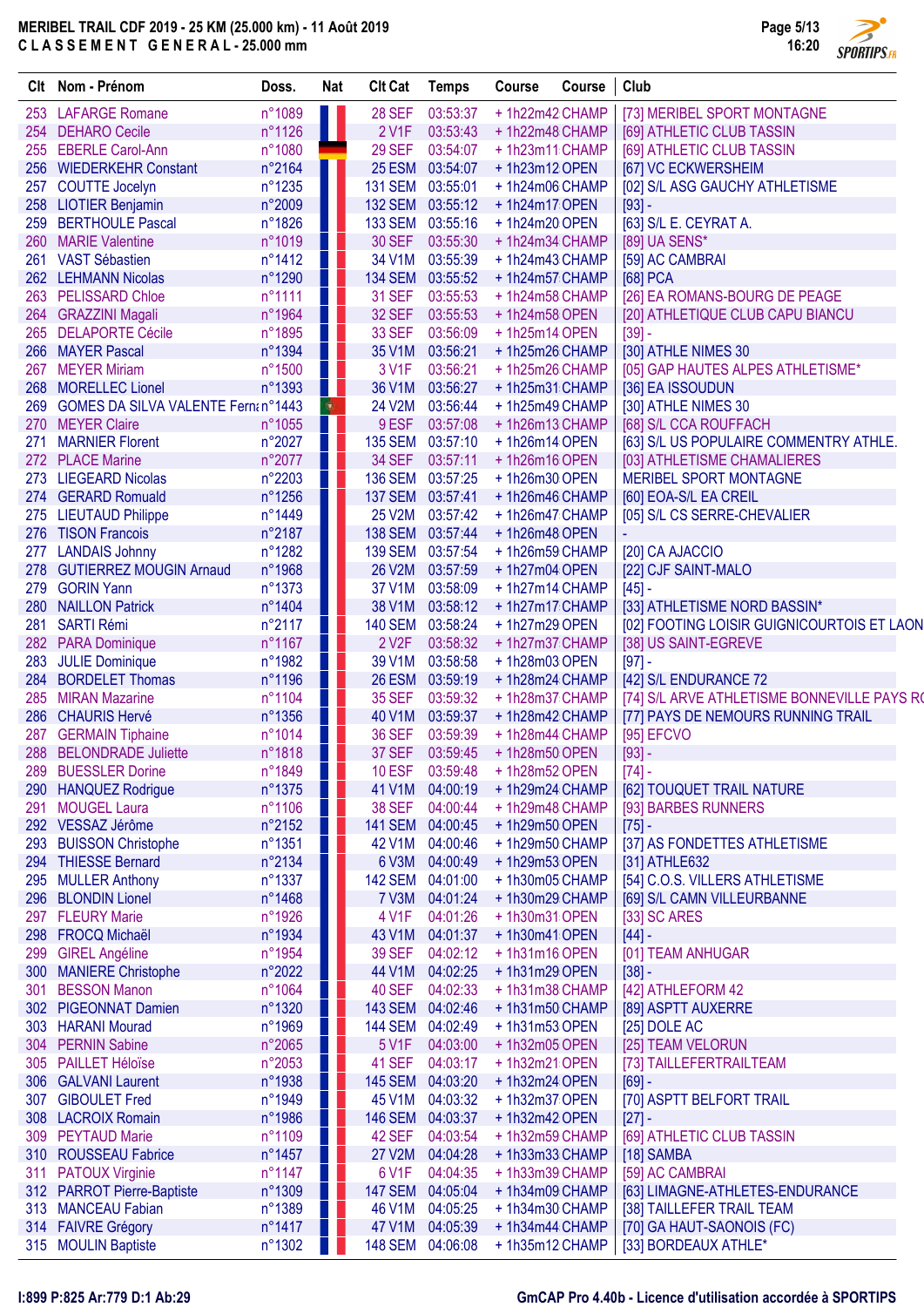Page 6/13 16:20 SPORTIPS.<sub>FR</sub>

|     | Clt Nom - Prénom                          | Doss.            | Nat            | <b>Clt Cat</b>          | <b>Temps</b>         | <b>Course</b>                   | Course | Club                                                |
|-----|-------------------------------------------|------------------|----------------|-------------------------|----------------------|---------------------------------|--------|-----------------------------------------------------|
|     | 316 DE PAULA Gwenaelle                    | n°1124           |                | <b>7 V1F</b>            | 04:06:09             | +1h35m13 CHAMP                  |        | $[80] -$                                            |
|     | 317 LAGACHE Allan                         | n°1287           | ш              | 149 SEM 04:07:23        |                      | +1h36m27 CHAMP                  |        | [38] TAILLEFER TRAIL TEAM                           |
|     | 318 RINGEISSEN Jacques                    | n°2100           | Ш              | 8 V3M                   | 04:07:34             | +1h36m38 OPEN                   |        | $[13] -$                                            |
|     | 319 KOWALSKA-CHMIEL Natalia               | n°1099           | ÷              | <b>43 SEF</b>           | 04:07:36             | +1h36m41 CHAMP                  |        | [01] CLUB ATHLETIQUE DU BASSIN BELLEGARDIE          |
|     | 320 JEUDY Stéphane                        | $n^{\circ}1276$  | Ш              | <b>150 SEM</b>          | 04:07:37             | +1h36m42 CHAMP                  |        | [88] S/L CA DE LA HAUTE MOSELLE                     |
|     | 321 VOGT Alexandre                        | $n^{\circ}2158$  | H.             | <b>151 SEM</b>          | 04:07:59             | +1h37m04 OPEN                   |        | [63] AS ROMAGNAT ATHLETISME                         |
|     | 322 PELLERIN Mickael                      | n°1402           |                | 48 V1M                  | 04:08:00             | +1h37m05 CHAMP                  |        | [87] VERNEUIL OXYGENE                               |
|     | 323 CARIAS Alain                          | n°1857           |                | 28 V2M                  | 04:08:01             | +1h37m05 OPEN                   |        | [97] CITIZEN CLUB BASSE-TERRE *                     |
|     | 324 HOUDUSSE Julien                       | $n^{\circ}$ 1442 |                | 29 V2M                  | 04:08:15             | +1h37m20 CHAMP                  |        | [20] CA AJACCIO                                     |
| 325 | <b>GRENOT Paola</b>                       | n°1160           |                | 3 V <sub>2</sub> F      | 04:08:20             | +1h37m24 CHAMP                  |        | [88] S/L AVEC PAYS DE BRUYERES                      |
|     | 326 CHENU Stéphane                        | n°2204           |                | 30 V2M                  | 04:08:22             | +1h37m27 OPEN                   |        | <b>VEO 2000</b>                                     |
| 327 | <b>JAEGER Emmanuelle</b>                  | n°1161           |                | 4 V <sub>2</sub> F      | 04:08:40             | +1h37m45 CHAMP                  |        | [75] AO CHARENTON                                   |
|     | 328 MICHALSKI Nicolas                     | n°1398           | ш              | 49 V1M                  | 04:08:48             | +1h37m53 CHAMP                  |        | [55] S/L OLYMPIQUE CLUB THIERVILLOIS 55             |
| 329 | <b>PERRON Julien</b>                      | $n^{\circ}2067$  | $\blacksquare$ | 152 SEM 04:08:51        |                      | +1h37m56 OPEN                   |        | [69] ATHLETIC CLUB TASSIN                           |
|     | 330 PILET Lucas                           | n°1205           |                | 27 ESM                  | 04:08:57             | +1h38m02 CHAMP                  |        | [72] S/L ENDURANCE 72                               |
| 331 | <b>CULLUS Lea</b>                         | n°1069           | H              | <b>44 SEF</b>           | 04:09:05             | +1h38m09 CHAMP                  |        | [20] AS PORTO VECCHIO ATHLETISME                    |
|     | 332 RUDI Cédric                           | n°1317           | Ш              | <b>153 SEM</b>          | 04:09:06             | +1h38m11 CHAMP                  |        | [20] AS PORTO VECCHIO ATHLETISME                    |
| 333 | <b>BUCK Nicolas</b>                       | n°1848           | . .            | 50 V1M                  | 04:09:16             | +1h38m20 OPEN                   |        | [94] ASPHALTE 94                                    |
|     | 334 POLIN Alexis                          | n°1045           | ш              | 31 V2M                  | 04:09:33             | +1h38m38 CHAMP                  |        | [88] S/L BELFORT ATHLE                              |
|     | 335 HUBERT Florent                        | n°2189           | Ш              | <b>154 SEM</b>          | 04:09:40             | +1h38m45 OPEN                   |        | [73] ECHAPEE BELLE                                  |
|     | 336 GIRAUD Tommy                          | n°1232           | Ш              | 155 SEM 04:09:44        |                      | +1h38m49 CHAMP                  |        | [44] S/L STADE NANTAIS AC                           |
| 337 | <b>GROSCLAUDE Amelie</b>                  | n°1086           | Ш              | <b>45 SEF</b>           | 04:09:45             | +1h38m50 CHAMP                  |        | [60] SLNOGENTSUROISEATHLETISME                      |
|     | 338 TUMINI Karen                          | $n^{\circ}2142$  | Ш              | <b>46 SEF</b>           | 04:09:52             | +1h38m57 OPEN                   |        | $[01] -$                                            |
|     | 339 VAYSSE Florian                        | $n^{\circ}2150$  | H              | 156 SEM 04:10:06        |                      | $+1h39m11$ OPEN                 |        | $[74] -$                                            |
|     | 340 GARCIA David                          | n°1255           | Ш              | <b>157 SEM</b>          | 04:10:16             | +1h39m21 CHAMP                  |        | [74] SALLANCHES PASSY ATHLETIC CLUB                 |
| 341 | <b>LENEVEU Axel</b>                       | n°2004           | ш              | 158 SEM 04:10:21        |                      | +1h39m25 OPEN                   |        | $[10]$ SAN 10                                       |
|     | 342 MANDRILLON Christophe                 | n°2021           | w              | 32 V2M                  | 04:10:38             | +1h39m43 OPEN                   |        | [83] AC VIDAUBAN                                    |
| 343 | <b>MARIN Laurent</b>                      | $n^{\circ}$ 1451 |                | 33 V2M                  | 04:11:02             | +1h40m07 CHAMP                  |        | [37] AS FONDETTES ATHLETISME                        |
|     | 344 CASIMIR Christian                     | n°1858           | ш              | 34 V2M                  | 04:11:19             | $+1h40m24$ OPEN                 |        | $[13] -$                                            |
| 345 | <b>COULOT Mathieu</b>                     | $n^{\circ}1234$  | H.             | <b>159 SEM</b>          | 04:11:39             | +1h40m43 CHAMP                  |        | [45] ASPTT ORLEANS RUNNING                          |
|     | 346 MAUDRY Vanny                          | n°1102           |                | 47 SEF                  | 04:11:46             | +1h40m51 CHAMP                  |        | [74] S/L ARVE ATHLETISME BONNEVILLE PAYS RO         |
| 347 | <b>HECKEL Loic</b>                        | n°1269           | ш              | 160 SEM 04:11:50        |                      | +1h40m54 CHAMP                  |        | [63] S/L MONTLUCON ATHLETISME                       |
|     | 348 MACHEREZ Serge                        | n°1481           |                | 9 V3M                   | 04:11:57             | +1h41m01 CHAMP                  |        | [45] GIEN ATHLE MARATHON                            |
|     | 349 LAMOUR Laurent                        | $n^{\circ}1378$  |                | 51 V1M                  | 04:12:29             | +1h41m33 CHAMP                  |        | [62] TOUQUET TRAIL NATURE                           |
|     | 350 REPETTO Jacques                       | n°1455           |                | 35 V2M                  | 04:12:39             | +1h41m44 CHAMP                  |        | [06] AS MONACO                                      |
|     | 351 CHARBONNEAU Franck                    | n°1357           |                |                         | 52 V1M 04:12:49      | +1h41m53 CHAMP                  |        | [91] LISSES AC                                      |
|     | 352 NGUETSE KANA Serge                    | n°2048           |                |                         | 53 V1M 04:12:49      | +1h41m53 OPEN                   |        | [91] US PALAISEAU TRIATHLON                         |
|     | 353 BRONNERT Marion                       | n°1845           | Ш              | 48 SEF                  | 04:13:04             | +1h42m09 OPEN<br>+1h42m14 CHAMP |        | $[38] -$                                            |
|     | 354 LEROUGE Erika<br>355 BIZZARI Juliette | n°1095<br>n°1051 |                | 49 SEF<br><b>11 ESF</b> | 04:13:10<br>04:13:50 | +1h42m55 CHAMP                  |        | [59] AC CAMBRAI                                     |
|     | 356 FERRAZ Guillaume                      | n°1195           | H<br>ш         | <b>28 ESM</b>           | 04:14:04             | +1h43m09 CHAMP                  |        | [20] CLUB OMNISPORTS PORTICCIO<br>[77] PONTAULT AAC |
|     | 357 REGNAUD Benoit                        | n°2092           |                | 54 V1M                  | 04:14:18             | +1h43m23 OPEN                   |        |                                                     |
|     | 358 CHAUDEY Gerard                        | n°1865           |                | 36 V2M                  | 04:14:23             | +1h43m27 OPEN                   |        | [31] ALERGARE ROMANIA                               |
|     | 359 FAVRE-BONTÉ Nathalie                  | n°1920           |                | 5 V <sub>2</sub> F      | 04:14:38             | +1h43m43 OPEN                   |        | $[88] -$<br>[73] MAURIENNE TRAIL                    |
|     | 360 MANAUT Véronique                      | n°1144           |                | 8 V1F                   | 04:14:42             | +1h43m46 CHAMP                  |        | [65] ESCLOPS D AZUN                                 |
|     | 361 HENRIQUES Léonor                      | n°1135           | H              | 9 V1F                   | 04:15:12             | + 1h44m17 CHAMP                 |        | [68] S/L CCA ROUFFACH                               |
|     | 362 FRUITIERE Chrystelle                  | n°1935           | n l            | 10 V1F                  | 04:15:35             | +1h44m40 OPEN                   |        | [15] RANDO TRAIL MAURIAC                            |
|     | 363 NEHEMIE Ophélie                       | n°1108           | ш              | <b>50 SEF</b>           | 04:16:38             | +1h45m42 CHAMP                  |        | [88] S/L CA DE LA HAUTE MOSELLE                     |
|     | 364 PERNET Regis                          | $n^{\circ}2064$  | H              | 37 V2M                  | 04:16:41             | $+1h45m46$ OPEN                 |        | [72] S/L ENDURANCE 72                               |
|     | 365 CATHUDAL Josepha                      | n°1859           |                | <b>51 SEF</b>           | 04:17:01             | $+1h46m06$ OPEN                 |        | [45] ASPTT ORLEANS RUNNING                          |
|     | 366 LE MOING Joel                         | $n^{\circ}$ 1445 |                | 38 V2M                  | 04:18:17             | +1h47m22 CHAMP                  |        | [92] US METRO TRANSPORT (PARIS)                     |
|     | 367 DE LA VILLESBOISNET Charlotte         | n°1159           | a na           | 6 V <sub>2</sub> F      | 04:18:32             | + 1h47m37 CHAMP                 |        | [36] EAI ISSOUDUN                                   |
|     | 368 CHERET Caroline                       | $n^{\circ}1123$  | ш              | 11 V1F                  | 04:18:37             | +1h47m42 CHAMP                  |        | [70] GA HAUT-SAONOIS (FC)                           |
|     | 369 NAUROY Christophe                     | n°1382           | H.             | 55 V1M                  | 04:18:59             | +1h48m04 CHAMP                  |        | [30] ATHLE NIMES 30                                 |
|     | 370 GUIGUE Cédric                         | n°1862           | U              |                         | 161 SEM 04:19:03     | $+1h48m07$ OPEN                 |        | [73] TEAM TRAIL AIX LES BAINS LE REVARD             |
| 371 | <b>CHMIEL Piotr</b>                       | n°1869           |                |                         | 162 SEM 04:19:12     | $+1h48m16$ OPEN                 |        | $[01] -$                                            |
|     | 372 REIGNIEZ Laurent                      | n°1454           | ш              | 39 V2M                  | 04:19:16             | +1h48m20 CHAMP                  |        | [85] JC ST-HILAIRE-DE-RIEZ                          |
|     | 373 MAUREL Pierre                         | n°2030           |                | 163 SEM 04:19:27        |                      | $+1h48m32$ OPEN                 |        | [73] TERRE RUNNING ALBERTVILLE                      |
|     | 374 CHERET Bruno                          | n°1426           | ш              | 40 V2M                  | 04:19:51             | +1h48m56 CHAMP                  |        | [70] GA HAUT-SAONOIS (FC)                           |
|     | 375 BOUILLON Patrice                      | n°1421           |                | 41 V2M                  | 04:20:15             | +1h49m19 CHAMP                  |        | [03] RC VICHY                                       |
|     | 376 MENU Kévin                            | n°1298           |                | 164 SEM 04:20:29        |                      | +1h49m33 CHAMP                  |        | [59] ATHLETISME CLUB SECLINOIS                      |
| 377 | <b>FRETTE Leslie</b>                      | n°1087           |                | <b>52 SEF</b>           | 04:20:43             | +1h49m48 CHAMP                  |        | [74] SALLANCHES PASSY ATHLETIC CLUB                 |
|     | 378 BONTEMPS Anthony                      | n°1215           | LT I           |                         | 165 SEM 04:20:56     | +1h50m01 CHAMP                  |        | [88] TR AILLEURS                                    |
|     |                                           |                  |                |                         |                      |                                 |        |                                                     |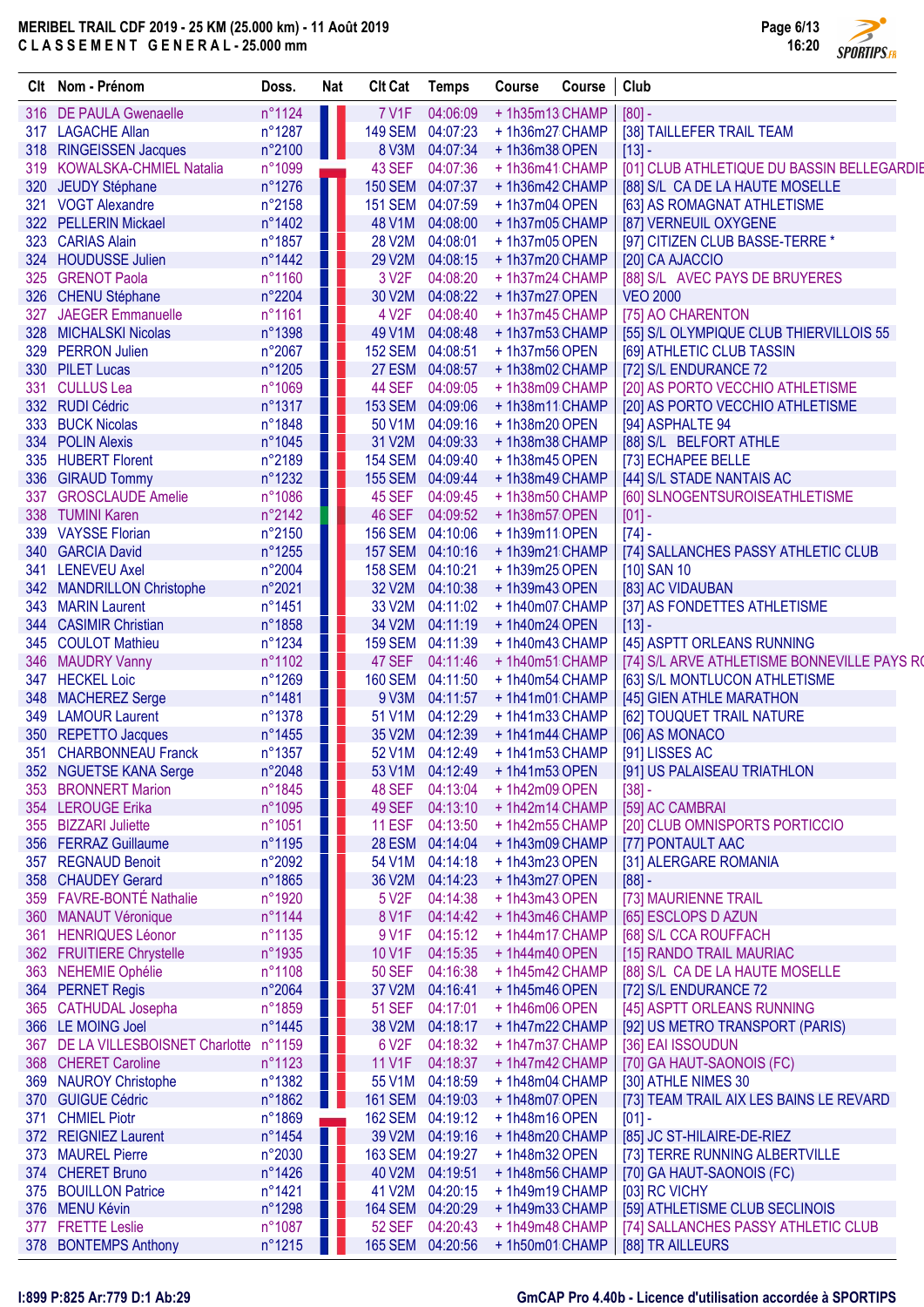Page 7/13 16:20

**SPORTIPS.FR** 

|     | Clt Nom - Prénom              | Doss.           | Nat           | <b>CIt Cat</b>   | <b>Temps</b>     | Course                         | Course | Club                                        |  |
|-----|-------------------------------|-----------------|---------------|------------------|------------------|--------------------------------|--------|---------------------------------------------|--|
| 379 | <b>GALLEGO Elodie</b>         | n°1083          |               | <b>53 SEF</b>    | 04:21:16         | +1h50m21 CHAMP                 |        | [38] S/L FOULEE DE VARCES VIF               |  |
|     | 380 MALFOY Bruno              | n°1450          |               | 42 V2M           | 04:21:18         | +1h50m23 CHAMP                 |        | [62] BOULOGNE-SUR-MER AC                    |  |
| 381 | <b>DECHANDON Claude</b>       | n°1493          |               | 1 V4M            | 04:21:20         | +1h50m24 CHAMP                 |        | [83] OMNISPORT HYEROIS ATHLETISME           |  |
|     | 382 GESCHWINDENHAMMER Guy     | n°1947          |               | 56 V1M           | 04:21:48         | +1h50m52 OPEN                  |        | [51] JC EPERNAY CHAMPAGNE                   |  |
| 383 | <b>BARON Ludovic</b>          | n°1210          |               |                  | 166 SEM 04:21:49 | +1h50m53 CHAMP                 |        | [88] AS SAINT REMY VITTEL                   |  |
| 384 | <b>HANSON-KAHN Thomas</b>     | n°2136          | $\frac{N}{N}$ |                  | 167 SEM 04:21:59 | $+1h51m04$ OPEN                |        | $[LA]$ -                                    |  |
| 385 | <b>FOL Alexandre</b>          | n°1929          |               | 57 V1M           | 04:22:22         | $+1h51m26$ OPEN                |        | $[59] -$                                    |  |
|     | 386 PIRSON Kevin              | n°2076          |               |                  | 168 SEM 04:22:26 | $+1h51m31$ OPEN                |        | [04] WAC                                    |  |
|     | 387 LEMERCIER Florian         | n°1384          |               | 58 V1M           | 04:22:34         | +1h51m39 CHAMP                 |        | [89] ASPTT AUXERRE                          |  |
|     | 388 BONNET Jean Paul          | n°1834          |               |                  | 43 V2M 04:22:36  | $+1h51m40$ OPEN                |        | $[92] -$                                    |  |
|     | 389 BONNET Stanislas          | n°1833          |               |                  | 169 SEM 04:22:42 | +1h51m46 OPEN                  |        | $[73] -$                                    |  |
|     | 390 CAEYMAEX Guillaume        | n°2172          | ш             | 170 SEM 04:22:51 |                  | +1h51m56 OPEN                  |        | $[@]$ -                                     |  |
| 391 | <b>VIELLIARD Maxence</b>      | n°1341          |               |                  | 171 SEM 04:23:09 | +1h52m14 CHAMP                 |        | [62] BOULOGNE-SUR-MER AC                    |  |
|     | 392 RUPPRECHT Benoît          | n°1407          | n a           | 59 V1M           | 04:23:22         | +1h52m27 CHAMP                 |        | [78] FOULEES DE ST GERMAIN EN LAYE          |  |
| 393 | <b>COQUARD Pierre</b>         | n°1876          |               |                  | 172 SEM 04:23:33 | +1h52m38 OPEN                  |        | $[42] -$                                    |  |
|     | 394 BORLET Henri              | n°1837          |               | 44 V2M           | 04:23:37         | +1h52m42 OPEN                  |        | $[73] -$                                    |  |
| 395 | <b>MEUWES Nadine</b>          | n°1184          | M.            | 1 V3F            | 04:23:42         | +1h52m46 CHAMP                 |        | [73] JARRIENNE DES CIMES MAURIENNE          |  |
|     | 396 HUGOT Cyril               | n°1405          |               | 60 V1M           | 04:23:45         | +1h52m50 CHAMP                 |        | [89] ASPTT AUXERRE                          |  |
| 397 | <b>BERTHIER Julien</b>        | n°1824          |               | 61 V1M           | 04:23:46         | +1h52m50 OPEN                  |        | [74] ASO NTN SNR                            |  |
|     |                               |                 |               |                  | 04:24:31         |                                |        |                                             |  |
| 398 | <b>GADET Brigitte</b>         | n°1132          |               | 12 V1F           |                  | +1h53m35 CHAMP                 |        | [63] S/L STADE CLERMONTOIS                  |  |
| 399 | <b>BERTRAND Nadine</b>        | n°1179          |               | 2 V3F            | 04:24:40         | +1h53m45 CHAMP                 |        | [05] S/L CS SERRE-CHEVALIER                 |  |
|     | 400 LE NÉDIC Michaël          | n°1995          |               |                  | 173 SEM 04:24:46 | $+1h53m51$ OPEN                |        | [78] GPSO ATHLETISME                        |  |
| 401 | <b>BROISIN BONTAZ Noel</b>    | n°1420          |               | 45 V2M           | 04:24:52         | +1h53m57 CHAMP                 |        | [74] S/L ARVE ATHLETISME BONNEVILLE PAYS RO |  |
|     | 402 GARCIA Lise               | n°1941          |               | <b>12 ESF</b>    | 04:25:06         | +1h54m10 OPEN                  |        | [77] TRI AVENTURE AVON - FONTAINEBLEAU      |  |
| 403 | <b>DISCOURS Nicolas</b>       | n°1368          |               | 62 V1M           | 04:25:49         | +1h54m54 CHAMP                 |        | [36] EA ISSOUDUN                            |  |
|     | 404 JALABER Pierrig           | $n^{\circ}2072$ |               |                  | 174 SEM 04:26:08 | +1h55m13 OPEN                  |        | [49] TEAMGRIFFONSCYCLEPLEINAIR              |  |
|     | 405 POIRIEUX Benoit           | n°2080          |               | 63 V1M           | 04:26:43         | +1h55m47 OPEN                  |        | [54] NMT54                                  |  |
|     | 406 PAYEN Adrien              | n°1310          |               |                  | 175 SEM 04:26:53 | +1h55m58 CHAMP                 |        | [10] ATHLETIC VILLACERF TROIS SEINE         |  |
| 407 | <b>CHANTEMERLE Rémy</b>       | n°1238          |               | 176 SEM 04:27:01 |                  | +1h56m06 CHAMP                 |        | [42] ATHLEFORM 42                           |  |
| 408 | <b>BIGOT-SAZY Marie-Anne</b>  | n°1827          |               | <b>54 SEF</b>    | 04:27:34         | +1h56m39 OPEN                  |        | $[74] -$                                    |  |
| 409 | <b>MENDEZ-TAULIN Séverine</b> | n°1040          |               | 13 V1F           | 04:27:45         | +1h56m50 CHAMP                 |        | [51] DAC REIMS*                             |  |
|     | 410 DELPEUCH Regis            | n°2182          |               | 46 V2M           | 04:28:10         | $+1h57m15$ OPEN                |        | SPORT NATURE PAYS SAINT-FLOI                |  |
|     | 411 LEBRUN Anne               | n°1097          |               | <b>55 SEF</b>    | 04:28:12         | +1h57m16 CHAMP                 |        | [69] ATHLETIC CLUB TASSIN                   |  |
|     | 412 LEBRUN Sophie             | n°1098          |               | <b>56 SEF</b>    | 04:28:26         | +1h57m31 CHAMP                 |        | [38] TAILLEFER TRAIL TEAM                   |  |
|     | 413 LAVERGNE Cecile           | n°1094          |               | <b>57 SEF</b>    | 04:28:41         | +1h57m45 CHAMP                 |        | [15] RUNNING CLUB ARPAJON                   |  |
|     | 414 LAMBLIN Marie             | n°1017          |               |                  | 58 SEF 04:29:06  | +1h58m10 CHAMP                 |        | [76] S/L EA DU PLATEAU EST                  |  |
|     | 415 MACAZAGA Claire           | n°1164          |               |                  |                  | 7 V2F 04:29:18 + 1h58m22 CHAMP |        | [42] ATHLEFORM 42                           |  |
|     | 416 MARCILLY Hervé            | n°1485          |               |                  | 10 V3M 04:29:18  | +1h58m23 CHAMP                 |        | [73] ASSOCIATION SPORTIVE DU FOYER DE ROM   |  |
| 417 | <b>AGNELOT David</b>          | $n^{\circ}1504$ |               | 64 V1M           | 04:29:35         | +1h58m39 CHAMP                 |        | [70] GA HAUT-SAONOIS (FC)                   |  |
| 418 | <b>BARKATI Sabrina</b>        | n°1063          |               | <b>59 SEF</b>    | 04:29:37         | +1h58m42 CHAMP                 |        | [91] LISSES AC                              |  |
| 419 | <b>BAIZET Geraldine</b>       | n°1115          |               | 14 V1F           | 04:30:00         | +1h59m05 CHAMP                 |        | [42] CLUB ATHLETIQUE DU ROANNAIS*           |  |
|     | 420 PERSOHN Christophe        | n°2068          |               | 65 V1M           | 04:30:01         | +1h59m06 OPEN                  |        | $[73] -$                                    |  |
| 421 | <b>DEWITTE Mickaël</b>        | n°1369          |               | 66 V1M           | 04:30:25         | +1h59m30 CHAMP                 |        | [80] ESPRIT RUN                             |  |
|     | 422 HOFFMANN Quentin          |                 |               |                  | 177 SEM 04:30:34 | +1h59m39 OPEN                  |        |                                             |  |
|     |                               | n°2169          |               |                  |                  |                                |        | $[70] -$                                    |  |
|     | 423 GREBOVAL Hervé            | n°2180          |               |                  | 178 SEM 04:30:47 | +1h59m52 OPEN                  |        | <b>FSGT</b>                                 |  |
|     | 424 JAY Damien                | n°1976          |               |                  | 179 SEM 04:31:14 | +2h00m18 OPEN                  |        | $[74] -$                                    |  |
|     | 425 PREVOT Mikael             | n°2085          |               |                  | 180 SEM 04:31:23 | +2h00m28 OPEN                  |        | $[95] -$                                    |  |
|     | 426 JOUSSE Mathieu            | n°1200          |               |                  | 29 ESM 04:31:36  | +2h00m40 CHAMP                 |        | [72] S/L ENDURANCE 72                       |  |
|     | 427 ALBEROLA Ivan             | n°1802          |               |                  | 67 V1M 04:31:38  | +2h00m42 OPEN                  |        | [13] ROUSSET TRIATHLON                      |  |
|     | 428 ZACCHEI Dominique         | $n^{\circ}1342$ |               |                  | 181 SEM 04:31:42 | +2h00m47 CHAMP                 |        | [73] MERIBEL SPORT MONTAGNE                 |  |
|     | 429 POMMERET Céline           | n°2184          |               | 15 V1F           | 04:31:48         | +2h00m52 OPEN                  |        |                                             |  |
|     | 430 POMMERET Ludovic          | n°2185          |               | 68 V1M           | 04:31:48         | +2h00m53 OPEN                  |        |                                             |  |
| 431 | <b>BOUSQUET Denis</b>         | n°1492          |               | 2 V4M            | 04:31:49         | +2h00m54 CHAMP                 |        | [01] EABOURG-EN-BRESSE                      |  |
|     | 432 GUISON Nicolas            | n°1264          |               |                  | 182 SEM 04:31:54 | +2h00m58 CHAMP                 |        | [59] AC CAMBRAI                             |  |
| 433 | <b>BATYS Megan</b>            | n°1213          |               | 183 SEM 04:32:04 |                  | +2h01m09 CHAMP                 |        | [17] S/L US SAINTES ATHLETISME              |  |
|     | 434 TIBERI Sébastien          | n°1328          |               |                  | 184 SEM 04:32:06 | +2h01m10 CHAMP                 |        | [20] AS PORTO VECCHIO ATHLETISME            |  |
|     | 435 GASS Patrick              | n°1440          |               | 47 V2M           | 04:32:06         | +2h01m11 CHAMP                 |        | [88] TR AILLEURS                            |  |
|     | 436 BARDIN Maxime             | n°1211          |               | 185 SEM 04:32:27 |                  | +2h01m32 CHAMP                 |        | [59] US VALENCIENNES ATHLETISME             |  |
|     | 437 MAUZAT Jean-Pierre        | n°1494          |               | 3 V4M            | 04:32:35         | +2h01m39 CHAMP                 |        | [15] RUNNINGCLUBARPAJON                     |  |
|     | 438 TOURNIER Caroline         | n°1150          |               | 16 V1F           | 04:32:41         | +2h01m46 CHAMP                 |        | [51] S/L SAINT BRICE COURCELLES A.          |  |
| 439 | JEANNETEAU Axel               | n°1274          |               |                  | 186 SEM 04:32:57 | +2h02m02 CHAMP                 |        | [69] ATHLETIC CLUB TASSIN                   |  |
|     | 440 SASTRE Lucie              | n°1107          |               |                  | 60 SEF 04:32:57  | +2h02m02 CHAMP                 |        | [69] ATHLETIC CLUB TASSIN                   |  |
|     | 441 DELOMME Magali            | n°1075          |               |                  | 61 SEF 04:33:18  | +2h02m23 CHAMP                 |        | [16] JARNAC ATHLETISME                      |  |
|     |                               |                 |               |                  |                  |                                |        |                                             |  |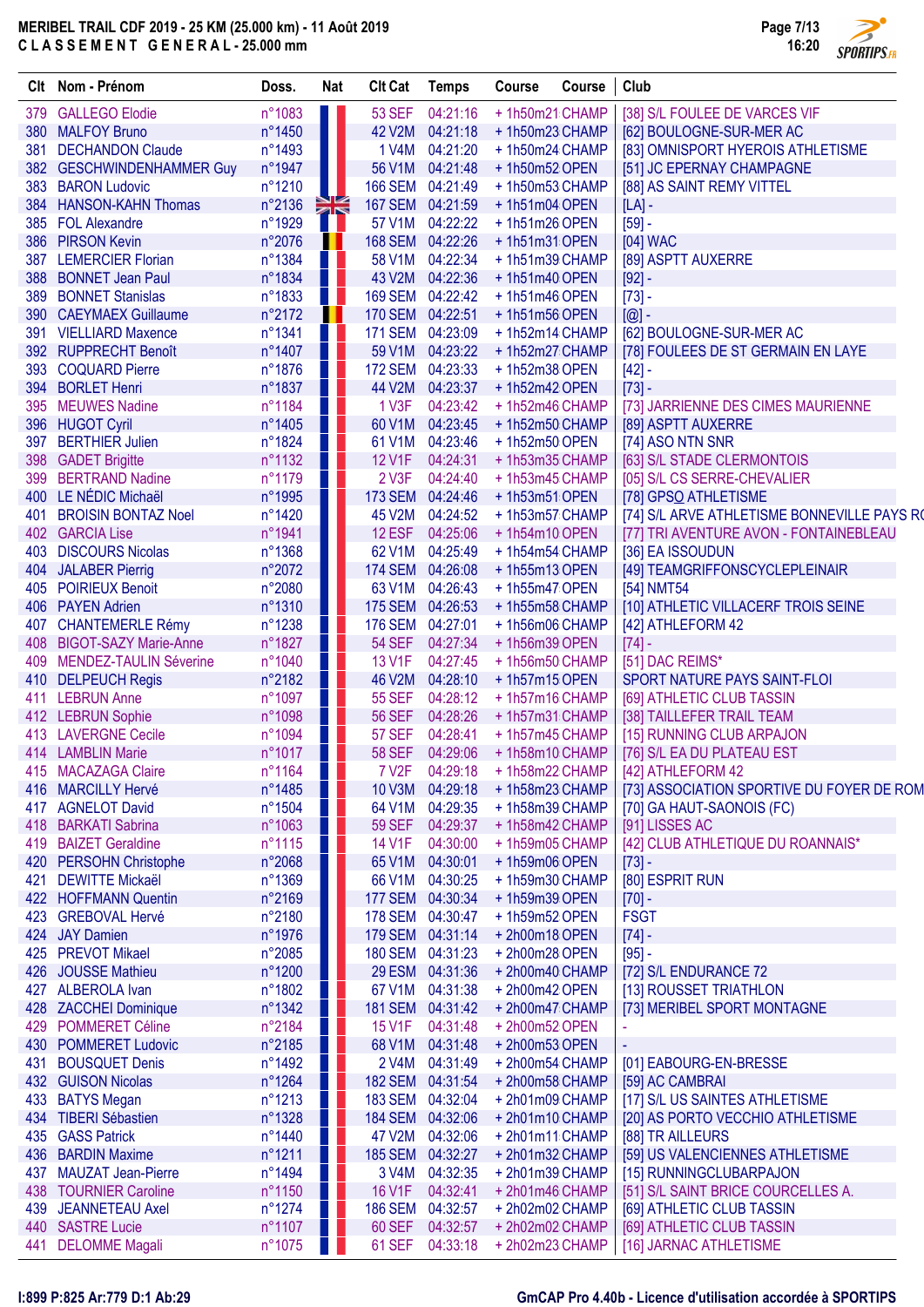| <b>SPORTIPS</b> <sub>FR</sub> |
|-------------------------------|

|      | Clt Nom - Prénom                      | Doss.           | <b>Nat</b> | <b>Clt Cat</b>   | <b>Temps</b>    | <b>Course</b>                  | Course | Club                                        |
|------|---------------------------------------|-----------------|------------|------------------|-----------------|--------------------------------|--------|---------------------------------------------|
|      | 442 COMTE Loic                        | n°2173          |            | 69 V1M           | 04:33:52        | +2h02m57 OPEN                  |        | [69] ESL TERNAY                             |
| 443  | <b>BENIERE Ludovic</b>                | n°1346          |            | 70 V1M           | 04:34:24        | +2h03m28 CHAMP                 |        | [77] BSGA                                   |
| 444  | <b>JOLYCLER Hubert</b>                | n°1277          |            | 187 SEM 04:34:24 |                 | +2h03m29 CHAMP                 |        | [70] GA HAUT-SAONOIS (FC)                   |
| 445  | <b>REVEL Thibault</b>                 | n°2096          |            | 188 SEM 04:34:54 |                 | +2h03m58 OPEN                  |        | $[60] -$                                    |
| 446  | <b>COLLIER Guillaume</b>              | n°1228          |            | 189 SEM 04:35:58 |                 | +2h05m02 CHAMP                 |        | [62] TOUQUET TRAIL NATURE                   |
| 447  | <b>SCHOPP Bernard</b>                 | n°1488          | H.         | <b>11 V3M</b>    | 04:36:03        | +2h05m07 CHAMP                 |        | [67] S/L RAC WISSEMBOURG                    |
| 448  | <b>BOURGET David</b>                  | n°1841          | . .        | 71 V1M           | 04:36:14        | +2h05m19 OPEN                  |        | $[77] -$                                    |
| 449  | <b>BESALDUCH Bruno</b>                | n°1433          | H.         | 48 V2M           | 04:36:33        | +2h05m37 CHAMP                 |        | [34] BEZIERS CHEMINOTS ATHLETISME MEDITER   |
| 450  | <b>CRUCE Frederic</b>                 | n°1883          | n li       | 49 V2M           | 04:36:33        | +2h05m38 OPEN                  |        | $[38] -$                                    |
| 451  | <b>PALMER Katie</b>                   | n°2055          | XR         | <b>17 V1F</b>    | 04:36:49        | +2h05m54 OPEN                  |        | [LA] HELM HILL RUNNERS                      |
| 452  | <b>CHEVRIER Thomas</b>                | n°1868          |            | 190 SEM 04:36:54 |                 | +2h05m59 OPEN                  |        | [37] TOURS N AVENTURE                       |
| 453  | <b>SICARD Margot</b>                  | n°1058          |            | 13 ESF           | 04:36:58        | +2h06m03 CHAMP                 |        | [75] S/L ENDURANCE 72                       |
|      | 454 ROBIN Jean-Marie                  | n°1456          |            | 50 V2M           | 04:37:26        | +2h06m31 CHAMP                 |        | [36] EA ISSOUDUN                            |
| 455  | <b>LECOMTE Vincent</b>                | n°1998          |            | <b>191 SEM</b>   | 04:37:46        | +2h06m51 OPEN                  |        | $[37] -$                                    |
|      | 456 VANDOORSSELAERE Jean-Jacquin°2148 |                 |            | 51 V2M           | 04:38:35        | +2h07m39 OPEN                  |        | [30] MANDUEL METROPOLE MARATHON             |
| 457  | <b>PLOTEAU Delphine</b>               | n°2079          |            | 62 SEF           | 04:38:46        | +2h07m50 OPEN                  |        | [38] S/L FOULEE DE VARCES VIF               |
|      | 458 MOTA Sergio                       | n°2044          |            | <b>72 V1M</b>    | 04:38:49        | +2h07m54 OPEN                  |        | $[63] -$                                    |
| 459  | <b>RANCE Pascal</b>                   | n°2089          |            | 52 V2M           | 04:39:09        | +2h08m13 OPEN                  |        | [63] TEAM GLR                               |
| 460  | <b>PETER Stephane</b>                 | n°1458          |            | 53 V2M           | 04:39:35        | +2h08m40 CHAMP                 |        | [88] TR AILLEURS                            |
| 461  | <b>AUFRERE Christophe</b>             | n°1344          |            | 73 V1M           | 04:39:36        | +2h08m40 CHAMP                 |        | $[36]$ LBCAC                                |
|      | 462 BADANAI Laure                     | n°1061          |            | 63 SEF           | 04:39:39        | +2h08m44 CHAMP                 |        | [36] LA BERRICHONNE CHATEAUROUX ATHLETIC    |
| 463  | <b>LIEGEARD Elodie</b>                | n°2007          |            | 64 SEF           | 04:39:54        | +2h08m59 OPEN                  |        | [73] MERIBEL SPORT MONTAGNE                 |
|      | 464 STEU Christian                    | n°1410          |            | 74 V1M           | 04:40:21        | +2h09m25 CHAMP                 |        | [69] ENTENTE OUEST LYONNAIS                 |
| 465  | <b>GUILLOTIN Franck</b>               | n°1441          |            | 54 V2M           | 04:40:21        | +2h09m26 CHAMP                 |        | [65] ESCLOPS D AZUN                         |
| 466  | <b>POITEVIN Quentin</b>               | n°2081          |            | <b>192 SEM</b>   | 04:40:27        | +2h09m32 OPEN                  |        | $[37] -$                                    |
| 467  | <b>OGEREAU Guillaume</b>              | n°2052          |            | 75 V1M           | 04:40:34        | +2h09m38 OPEN                  |        | [14] CAEN ATHLETIC CLUB*                    |
| 468  | <b>AVARRE Julien</b>                  | n°1810          |            | 193 SEM 04:40:36 |                 | +2h09m41 OPEN                  |        | [75] TEAM GORET                             |
| 469  | <b>GONNESSAT Jerome</b>               | n°1956          |            | 76 V1M           | 04:40:37        | +2h09m42 OPEN                  |        | $[73] -$                                    |
|      | 470 PONCET Charlotte                  | n°2082          |            | 65 SEF           | 04:40:53        | +2h09m57 OPEN                  |        | [74] SILL N RUN                             |
| 471  | <b>ALLEAUME Christophe</b>            | n°1804          | ш          | 55 V2M           | 04:41:06        | +2h10m11 OPEN                  |        | $[01]$ -                                    |
|      | 472 FLAMENT Caroline                  | n°1130          |            | 18 V1F           | 04:41:12        | +2h10m17 CHAMP                 |        | [62] AC CAMBRAI                             |
| 473  | <b>MINHOTO Ricardo</b>                | n°2040          |            | <b>194 SEM</b>   | 04:41:18        | +2h10m23 OPEN                  |        | $[75]$ -                                    |
|      | 474 MONTMALIER Christophe             | n°2042          | . .        | <b>77 V1M</b>    | 04:41:29        | +2h10m33 OPEN                  |        | $[42] -$                                    |
| 475  | <b>BARRIERE Philippe</b>              | n°1812          |            | 12 V3M           | 04:41:36        | +2h10m40 OPEN                  |        | [15] RUNNING CLUB ARPAJON                   |
|      | 476 BLANCHECOTTE Jean-Claude          | n°1467          |            | 13 V3M           | 04:41:41        | +2h10m46 CHAMP                 |        | [41] S/L US VENDOMOISE ATHLETISME           |
| 477  | <b>ABRAHAM Frederic</b>               | n°1350          |            |                  | 78 V1M 04:41:55 | +2h11m00 CHAMP                 |        | [94] VIE AU GRAND AIR DE ST MAUR            |
|      | 478 VALLET Sébastien                  | n°2145          |            |                  |                 | 79 V1M 04:42:20 + 2h11m25 OPEN |        | $[71] -$                                    |
| 479. | <b>TATTI Ambroise</b>                 | n°1206          |            |                  | 30 ESM 04:42:36 | +2h11m41 CHAMP                 |        | [51] EFS REIMS A. *                         |
| 480  | <b>REGNAUD Didier</b>                 | n°2183          |            |                  | 56 V2M 04:42:43 | +2h11m47 OPEN                  |        |                                             |
| 481  | <b>CRUCE Mathieu</b>                  | n°1882          |            |                  | 31 ESM 04:42:45 | +2h11m50 OPEN                  |        | $[73]$ #BEROTI                              |
|      | 482 PLET Manon                        | n°2078          | Ш          |                  | 14 ESF 04:43:10 | +2h12m14 OPEN                  |        | $[67] -$                                    |
|      | 483 LONFILS Timothée                  | n°2011          | Ш          | 195 SEM 04:43:17 |                 | +2h12m22 OPEN                  |        | $[01]$ NA                                   |
|      | 484 CIRON Laurent                     | n°1354          | ш          | 80 V1M           | 04:43:44        | +2h12m49 CHAMP                 |        | [70] GA HAUT-SAONOIS (FC)                   |
| 485  | <b>HUBER Katrin</b>                   | n°1088          | -          | <b>66 SEF</b>    | 04:43:58        | +2h13m02 CHAMP                 |        | [74] CA AMBILLY                             |
| 486  | <b>DAVIES Andrew</b>                  | n°1887          | XR         | <b>196 SEM</b>   | 04:44:14        | +2h13m18 OPEN                  |        | $[73] -$                                    |
| 487  | <b>LIGNY Antoine</b>                  | n°2008          |            | 32 ESM           | 04:44:14        | +2h13m19 OPEN                  |        | $[84] -$                                    |
| 488  | <b>DUCROCQ Elodie</b>                 | n°1077          |            | 67 SEF           | 04:44:17        | +2h13m22 CHAMP                 |        | [62] TOUQUET TRAIL NATURE                   |
| 489  | <b>OLLIER Valérie</b>                 | n°1146          |            | 19 V1F           | 04:44:19        | +2h13m24 CHAMP                 |        | [42] ATHLEFORM 42                           |
| 490  | <b>BLANC Olivier</b>                  | n°1829          |            | <b>197 SEM</b>   | 04:44:35        | +2h13m39 OPEN                  |        | $[74] -$                                    |
| 491  | <b>LE ROY Vincent</b>                 | n°1286          |            | <b>198 SEM</b>   | 04:44:43        | +2h13m47 CHAMP                 |        | [62] TOUQUET TRAIL NATURE                   |
|      | 492 BOCH Patrice                      | n°1491          |            | 4 V4M            | 04:45:08        | +2h14m13 CHAMP                 |        | [73] UA MAURIENNE (ST-JEAN)                 |
|      | 493 HERTAULT Thomas                   | n°1971          |            | <b>199 SEM</b>   | 04:45:28        | +2h14m32 OPEN                  |        | [59] LES ENFILEURS DE PERLES                |
|      | 494 BERNARDINI Christophe             | n°1822          |            | 81 V1M           | 04:46:07        | +2h15m12 OPEN                  |        | [20] ATHLETIQUE CLUB CAPU BIANCU            |
|      | 495 PEISSEL Ludovic                   | n°2059          |            | 200 SEM 04:46:24 |                 | +2h15m29 OPEN                  |        | $[73] -$                                    |
|      | 496 ADAM Juliette                     | n°1060          |            |                  | 68 SEF 04:47:01 | +2h16m06 CHAMP                 |        | [95] EA CERGY PONTOISE ATHLETISME *         |
| 497  | <b>GARDEL Mickaël</b>                 | n°1942          |            | 82 V1M           | 04:47:20        | +2h16m25 OPEN                  |        | $[80] -$                                    |
| 498  | <b>LOMBARDI Valerie</b>               | n°1143          |            | 20 V1F           | 04:47:39        | +2h16m44 CHAMP                 |        | [74] S/L ARVE ATHLETISME BONNEVILLE PAYS RO |
| 499  | <b>HAACK Stephane</b>                 | n°1477          |            | 14 V3M           | 04:47:40        | +2h16m45 CHAMP                 |        | [25] BESANCON ATHLETIC CLUB                 |
|      | 500 COLONNA Xavier                    | n°1230          |            | 201 SEM 04:48:05 |                 | +2h17m10 CHAMP                 |        | [30] ATHLE NIMES 30                         |
| 501  | <b>LEFEBVRE Melissa</b>               | n°2190          |            | 69 SEF           | 04:48:12        | +2h17m16 OPEN                  |        | [73] COURIR EN TRIEKES                      |
|      | 502 EVANO Benoit                      | n°1917          |            | 83 V1M           | 04:48:16        | +2h17m21 OPEN                  |        | [35] COURIR A CORPS-NUDS                    |
| 503  | <b>RAYNAUD Vincent</b>                | n°2091          |            | <b>202 SEM</b>   | 04:49:13        | +2h18m18 OPEN                  |        | $[69] -$                                    |
|      | 504 VANDERBEC Philippe                | $n^{\circ}2147$ |            |                  | 57 V2M 04:49:15 | +2h18m19 OPEN                  |        | [62] TEAM GRAVELINES TRAIL                  |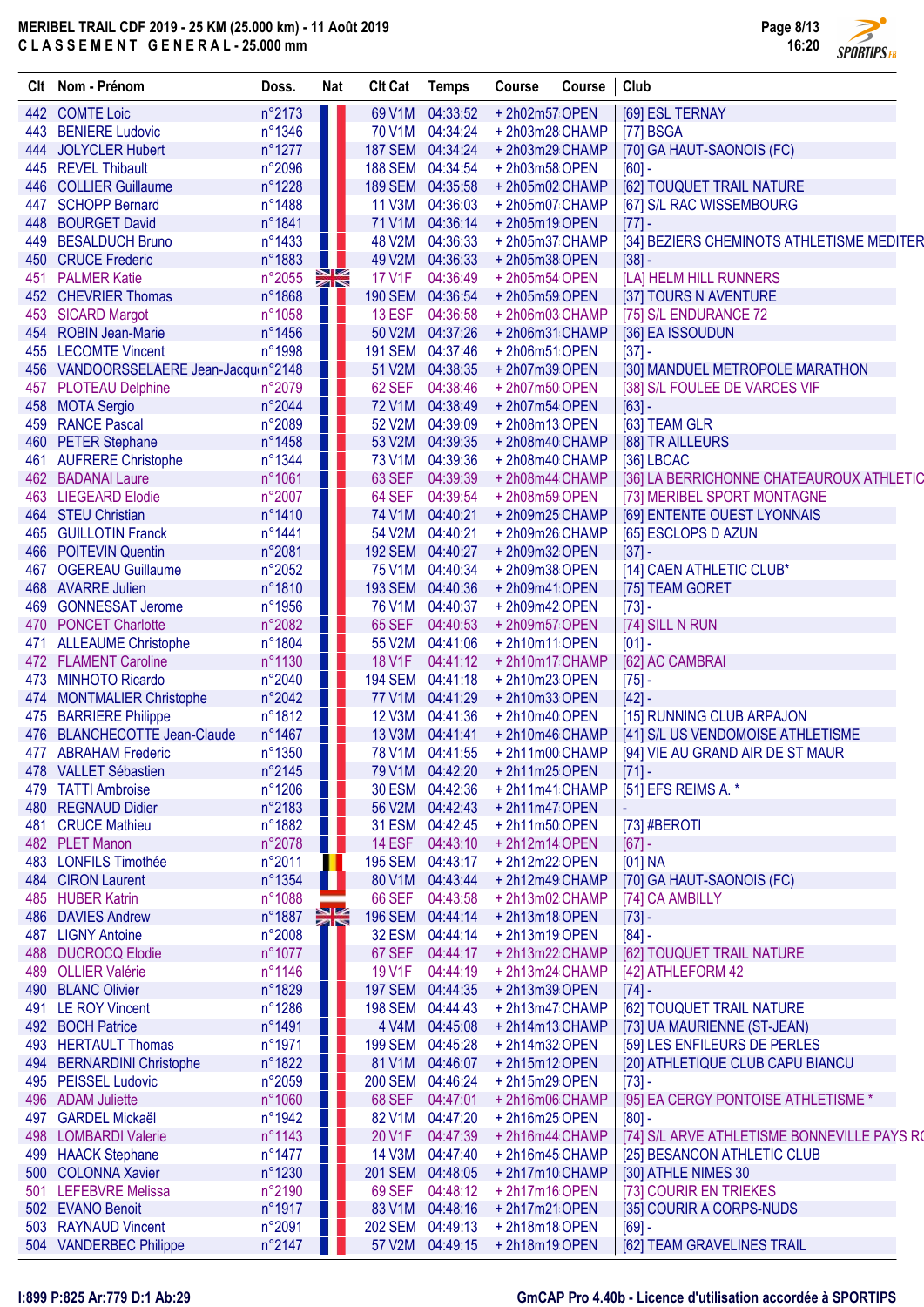つ **SPORTIPS.FR** 

|     | Clt Nom - Prénom          | Doss.  | <b>Nat</b> | <b>Clt Cat</b> | <b>Temps</b>   | Course         | Course | Club                                       |
|-----|---------------------------|--------|------------|----------------|----------------|----------------|--------|--------------------------------------------|
| 505 | <b>JOLLY Celine</b>       | n°1981 |            | 21 V1F         | 04:49:15       | +2h18m19 OPEN  |        | [76] MONTVILLE RUNNING CLUB                |
| 506 | <b>BIOLA Vanessa</b>      | n°1065 |            | <b>70 SEF</b>  | 04:49:25       | +2h18m29 CHAMP |        | [94] US METRO TRANSPORT (PARIS)            |
|     | 507 GEFFROY Claudie       | n°1945 |            | <b>71 SEF</b>  | 04:50:12       | +2h19m17 OPEN  |        | [22] LANNION ATHLETISME*                   |
| 508 | <b>NORET Fabrice</b>      | n°2186 |            | <b>15 V3M</b>  | 04:51:10       | +2h20m15 OPEN  |        |                                            |
| 509 | <b>MASSFELDER Julie</b>   | n°2028 |            | <b>72 SEF</b>  | 04:51:27       | +2h20m31 OPEN  |        | $[74] -$                                   |
|     | 510 VALLET Florian        | n°1334 |            | <b>203 SEM</b> | 04:51:28       | +2h20m33 CHAMP |        | [74] ASPTT ANNECY                          |
| 511 | <b>PEREIRA Fernando</b>   | n°1401 |            | 84 V1M         | 04:51:39       | +2h20m43 CHAMP |        | [45] USM MONTARGIS                         |
|     | 512 LABARRE Guillaume     | n°1985 |            | <b>204 SEM</b> | 04:52:03       | +2h21m07 OPEN  |        | [75] TEAM TRAIL PARIS                      |
| 513 | <b>CLARAZ Nicolas</b>     | n°1871 |            | <b>205 SEM</b> | 04:52:27       | +2h21m32 OPEN  |        | $[73] -$                                   |
| 514 | <b>BIROT Maxime</b>       | n°1828 |            | <b>206 SEM</b> | 04:52:33       | +2h21m37 OPEN  |        | $[74] -$                                   |
| 515 | <b>VALETTE Romaric</b>    | n°1411 |            | 85 V1M         | 04:53:01       | +2h22m05 CHAMP |        | [42] ATOUTSPORTS                           |
|     | 516 GORSE Vincent         | n°1960 |            | 58 V2M         | 04:53:14       | +2h22m19 OPEN  |        | [63] AS ROMAGNAT ATHLETISME                |
| 517 | <b>GIMARD Alexandre</b>   | n°1374 |            | 86 V1M         | 04:53:17       | +2h22m21 CHAMP |        | [38] AL VOIRON                             |
|     | 518 ALLES Delphine        | n°1805 |            | <b>73 SEF</b>  | 04:53:24       | +2h22m29 OPEN  |        | [74] SALLANCHES PASSY ATHLETIC CLUB        |
| 519 | <b>PERIE Paul</b>         | n°2060 |            | <b>207 SEM</b> | 04:53:46       | +2h22m51 OPEN  |        | [27] RUNNING CLUB CAMPIGNY                 |
| 520 | <b>THOZ Stephen</b>       | n°2138 |            | 87 V1M         | 04:54:07       | +2h23m11 OPEN  |        | [29] LES TROTTEURS DE LA PENZE             |
| 521 | <b>MARCOTTE Emilie</b>    | n°1101 |            | <b>74 SEF</b>  | 04:54:44       | +2h23m49 CHAMP |        | [59] AC CAMBRAI                            |
|     | 522 MAITREHEU Fabrice     | n°2019 |            | <b>208 SEM</b> | 04:55:34       | +2h24m38 OPEN  |        | $[92] -$                                   |
| 523 | <b>LESUEUR Bruno</b>      | n°2005 |            | <b>16 V3M</b>  | 04:55:55       | +2h25m00 OPEN  |        | $[13] -$                                   |
|     | 524 ROCHE Anthony         | n°2105 |            | <b>209 SEM</b> | 04:55:58       | +2h25m03 OPEN  |        | $[44] -$                                   |
|     | <b>TOMASELLI Séverine</b> | n°1149 |            | 22 V1F         | 04:57:26       |                |        | [88] ES THAON                              |
| 525 |                           |        |            |                |                | +2h26m31 CHAMP |        |                                            |
| 526 | <b>DAELS Jérôme</b>       | n°1885 |            | 88 V1M         | 04:57:51       | +2h26m56 OPEN  |        | [76] OXYGENE BELBEUF                       |
| 527 | <b>BERGOIN Eric</b>       | n°2193 |            | <b>210 SEM</b> | 04:58:23       | +2h27m28 OPEN  |        |                                            |
| 528 | <b>MONTAGNE Sébastien</b> | n°1395 |            | 89 V1M         | 04:58:23       | +2h27m28 CHAMP |        | [89] AJ AUXERRE SECTION MARATHON           |
| 529 | <b>SALOMÉ Valentin</b>    | n°2115 |            | <b>211 SEM</b> | 04:59:08       | +2h28m12 OPEN  |        | [69] AS CALUIRE ET CUIRE                   |
| 530 | <b>BOUILLIER Remi</b>     | n°1840 |            | <b>212 SEM</b> | 04:59:09       | +2h28m13 OPEN  |        | $[88] -$                                   |
| 531 | <b>CATTI Mathieu</b>      | n°1861 |            | <b>213 SEM</b> | 05:00:19       | +2h29m23 OPEN  |        | $[38] -$                                   |
|     | 532 DUSART Thomas         | n°1910 |            | <b>214 SEM</b> | 05:00:49       | +2h29m54 OPEN  |        | $[31] -$                                   |
| 533 | <b>DHEDIN Yohann</b>      | n°1902 |            | 90 V1M         | 05:01:02       | +2h30m06 OPEN  |        | $[80] -$                                   |
| 534 | <b>BARBEAU Nathalie</b>   | n°1811 |            | 23 V1F         | 05:01:09       | +2h30m13 OPEN  |        | [97] TOUCAN ATHLETIC CLUB                  |
|     | 535 HUGUENOT Serge        | n°1973 |            | <b>215 SEM</b> | 05:02:30       | +2h31m35 OPEN  |        | $[73]$ -                                   |
|     | 536 PRIE Arnaud           | n°2086 |            | 59 V2M         | 05:02:47       | +2h31m52 OPEN  |        | $[73] -$                                   |
| 537 | <b>MAIGNAN Pierre</b>     | n°2018 | . .        | <b>216 SEM</b> | 05:03:56       | +2h33m01 OPEN  |        | $[94] -$                                   |
| 538 | <b>MOUSSAY Emilie</b>     | n°2045 |            | <b>75 SEF</b>  | 05:04:08       | +2h33m13 OPEN  |        | [62] TEAM GRAVELINES TRAIL                 |
| 539 | <b>FLORENTIN Marie</b>    | n°1928 |            | <b>76 SEF</b>  | 05:04:30       | +2h33m35 OPEN  |        | $[54]$ -                                   |
|     | 540 LE BIAN Magali        | n°1994 |            | 24 V1F         | 05:05:06       | +2h34m11 OPEN  |        | [22] VAL ANDRE TRIATHLON                   |
|     | 541 CORNET Therese        | n°1180 |            |                | 3 V3F 05:05:12 | +2h34m16 CHAMP |        | [69] ASVEL VILLEURBANNE*                   |
|     | 542 ROVELLI Nicolas       | n°1321 |            | <b>217 SEM</b> | 05:05:12       | +2h34m17 CHAMP |        | [95] S/L VAUREAL ATHLETISME                |
|     | 543 TOMASELLI Francis     | n°1486 |            | <b>17 V3M</b>  | 05:05:24       | +2h34m29 CHAMP |        | [88] AS SAINT REMY VITTEL                  |
|     | 544 LE SCOLAN Thierry     | n°1444 |            | 60 V2M         | 05:05:58       | +2h35m03 CHAMP |        | [10] ATHLETIC VILLACERF TROIS SEINE        |
|     | 545 DESREUX Quentin       | n°1900 |            | <b>218 SEM</b> | 05:06:07       | +2h35m12 OPEN  |        | $[74] -$                                   |
|     | 546 DESOBLIN Blaise       | n°1898 |            | 91 V1M         | 05:07:07       | +2h36m12 OPEN  |        | $[59] -$                                   |
|     | 547 VIAL Guillaume        | n°1339 |            | <b>219 SEM</b> | 05:07:24       | +2h36m28 CHAMP |        | [80] STADE SAINT QUENTINOIS                |
| 548 | <b>FRANCOIS Sandrine</b>  | n°1134 |            | 25 V1F         | 05:07:37       | +2h36m42 CHAMP |        | [70] GA HAUT-SAONOIS (FC)                  |
|     | 549 MARCKERT Axel         | n°1295 |            | <b>220 SEM</b> | 05:07:42       | +2h36m47 CHAMP |        | [72] S/L ENDURANCE 72                      |
| 550 | <b>BISUTTI Frederic</b>   | n°1214 |            | <b>221 SEM</b> | 05:07:47       | +2h36m52 CHAMP |        | [18] SAINT-AMAND-MONTROND BOISCHAUT ATHL   |
| 551 | <b>ROBIN Charlène</b>     | n°2104 |            | <b>77 SEF</b>  | 05:07:50       | +2h36m55 OPEN  |        | $[75]$ -                                   |
|     | 552 BERTHELIER Guillaume  | n°1823 |            | <b>222 SEM</b> | 05:08:11       | +2h37m16 OPEN  |        | $[01] -$                                   |
|     | 553 SCHILHANECK Eric      | n°1459 |            | 61 V2M         | 05:08:20       | +2h37m24 CHAMP |        | [68] TR AILLEURS                           |
|     | 554 MARECHAL Claude       | n°1483 |            | <b>18 V3M</b>  | 05:08:24       | +2h37m28 CHAMP |        | [45] GIEN ATHLE MARATHON                   |
| 555 | <b>GIRARD Jérôme</b>      | n°1952 |            | 92 V1M         | 05:08:24       | +2h37m28 OPEN  |        | [49] S/L RACING CLUB DOUESSIN              |
|     | 556 MANTE Dominique       | n°1484 |            | 19 V3M         | 05:08:38       | +2h37m43 CHAMP |        | [45] GIEN ATHLE MARATHON                   |
|     | 557 TRELCAT Jean Yves     | n°2140 |            | 93 V1M         | 05:08:45       | +2h37m50 OPEN  |        | $[01] -$                                   |
|     | 558 SIRJACOBS Rosine      | n°1186 |            | 4 V3F          | 05:09:08       | +2h38m13 CHAMP |        | [80] ESPRIT RUN                            |
|     | 559 TEISSIER Christophe   | n°2130 |            | 62 V2M         | 05:09:13       | +2h38m17 OPEN  |        | $[77] -$                                   |
|     | 560 VEZIN Hugo            | n°2153 |            | <b>223 SEM</b> | 05:09:45       | +2h38m49 OPEN  |        | $[01] -$                                   |
|     | 561 LAVANDIER Sébastien   | n°1381 |            | 94 V1M         | 05:09:46       | +2h38m51 CHAMP |        | [27] EVREUX AC*                            |
|     | 562 SCHMITT Théo          | n°1487 |            | 20 V3M         | 05:09:50       | +2h38m55 CHAMP |        | [24] S/L ATHLE VOSGES VALLEE DES LACS ET D |
|     | 563 HUSSON Jean Marie     | n°1975 |            | 63 V2M         | 05:10:04       | +2h39m08 OPEN  |        | [37] TOURS N AVENTURE                      |
|     | 564 NOLLEAU Clément       | n°2051 |            | <b>224 SEM</b> | 05:10:37       | +2h39m42 OPEN  |        | $[91] -$                                   |
|     | 565 MANNESSIEZ Fabien     | n°1292 |            | <b>225 SEM</b> | 05:10:57       | +2h40m02 CHAMP |        | [62] BOULOGNE-SUR-MER AC                   |
|     | 566 POTHIER Bastien       | n°2083 |            | <b>226 SEM</b> | 05:10:58       | +2h40m03 OPEN  |        | [78] BOB TRAILER                           |
|     | 567 FRAYSSE Lisa          | n°1932 |            | <b>78 SEF</b>  | 05:10:58       | +2h40m03 OPEN  |        | [92] BOB TRAILER                           |
|     |                           |        |            |                |                |                |        |                                            |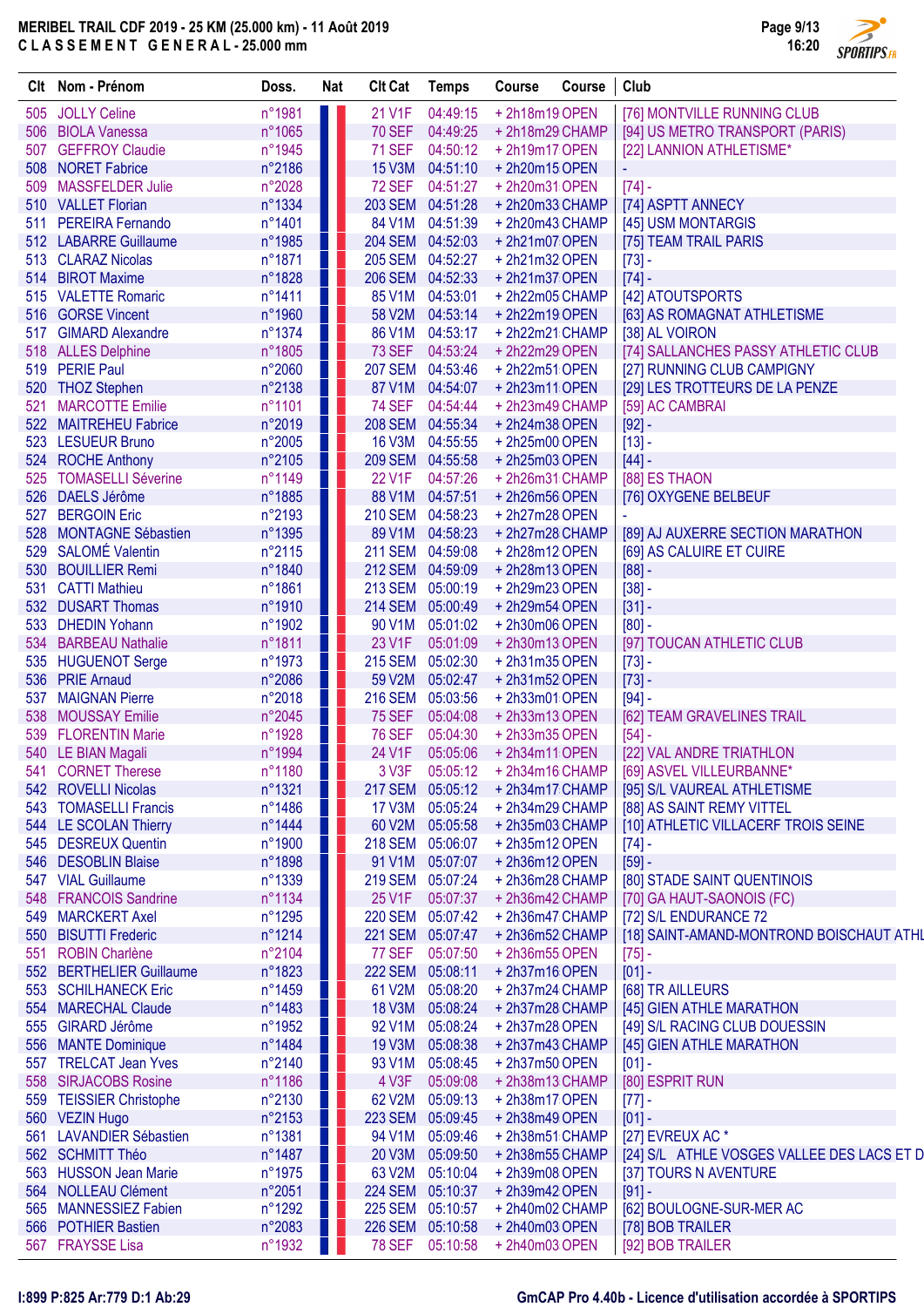

|     | Clt Nom - Prénom                   | Doss.  | <b>Nat</b> | <b>Clt Cat</b>     | <b>Temps</b>   | Course                           | Course | Club                                       |
|-----|------------------------------------|--------|------------|--------------------|----------------|----------------------------------|--------|--------------------------------------------|
| 568 | <b>BLANCHET Nicolas</b>            | n°1830 |            | 227 SEM 05:11:00   |                | +2h40m04 OPEN                    |        | [69] LES FRAGILUS DU TRAIL                 |
| 569 | <b>BOBOK Candice</b>               | n°1066 |            | <b>79 SEF</b>      | 05:11:09       | +2h40m13 CHAMP                   |        | [60] ASSOCIATION SPORTIVE AGNETZ ATHLETIS! |
| 570 | <b>STAELENS Thierry</b>            | n°1461 |            | 64 V2M             | 05:11:14       | +2h40m19 CHAMP                   |        | [27] SPN VERNON*                           |
| 571 | <b>BOUCHE Arnaud</b>               | n°1839 |            | 65 V2M             | 05:11:33       | +2h40m37 OPEN                    |        | $[73] -$                                   |
|     | 572 HADDI Linda                    | n°2188 |            | <b>80 SEF</b>      | 05:11:57       | +2h41m01 OPEN                    |        |                                            |
| 573 | <b>THOMAS Lydivine</b>             | n°2135 |            | 26 V1F             | 05:12:12       | +2h41m17 OPEN                    |        | [62] TEAM GRAVELINES TRAIL                 |
| 574 | <b>BARROT Benoît</b>               | n°1813 |            | 95 V1M             | 05:12:26       | +2h41m31 OPEN                    |        | [69] ATHLETIC CLUB TASSIN                  |
| 575 | <b>LEJAY Christine</b>             | n°1141 |            | <b>27 V1F</b>      | 05:12:29       | +2h41m34 CHAMP                   |        | [59] AC CAMBRAI                            |
|     | 576 ZAGO Giulia                    | n°2166 |            | 81 SEF             | 05:12:32       | +2h41m37 OPEN                    |        | $[01] -$                                   |
| 577 | <b>HERNANDEZ Patrick</b>           | n°1479 |            | 21 V3M             | 05:12:56       | +2h42m01 CHAMP                   |        | [78] S/L LES MUREAUX VAL DE SEINE          |
| 578 | SAULDUBOIS-KELLER Anne-Lise n°1148 |        | <b>TI</b>  | 28 V1F             | 05:13:02       | +2h42m07 CHAMP                   |        | [80] ESPRIT RUN                            |
| 579 | D HONDT Grégoire                   | n°1884 | U L        | <b>228 SEM</b>     | 05:13:12       | +2h42m17 OPEN                    |        | $[59] -$                                   |
| 580 | <b>FLODROPS Patricia</b>           | n°1927 |            | 82 SEF             | 05:13:21       | +2h42m25 OPEN                    |        | [69] ASVEL TRIATHLON                       |
| 581 | <b>PIETTRE Odile</b>               | n°2074 |            | 83 SEF             | 05:13:22       | +2h42m27 OPEN                    |        | $[75] -$                                   |
| 582 | <b>BONNETON Eric</b>               | n°1835 |            | <b>229 SEM</b>     | 05:13:23       | +2h42m28 OPEN                    |        | [92] CS CLICHY ATHLETISME                  |
| 583 | <b>CORNET Andre</b>                | n°1472 |            | 22 V3M             | 05:13:28       | +2h42m33 CHAMP                   |        | [69] ASVEL VILLEURBANNE*                   |
|     | 584 SCALESSA Théo                  | n°2120 | H.         |                    | 1 JUM 05:13:31 | +2h42m35 OPEN                    |        | $[27] -$                                   |
| 585 | <b>BAUDE Sebastien</b>             | n°1814 |            | 230 SEM 05:13:31   |                | +2h42m35 OPEN                    |        | $[03] -$                                   |
| 586 | <b>DE OLIVEIRA Miguel</b>          | n°1889 | W          | 96 V1M             | 05:13:35       | +2h42m39 OPEN                    |        | [63] LES COUPAINS DOU TRAIL                |
|     | 587 VOGT Elisabeth                 | n°1177 |            | 8 V <sub>2</sub> F | 05:13:46       | +2h42m51 CHAMP                   |        | [63] AS ROMAGNAT ATHLETISME                |
| 588 | <b>PERIER-LESUEUR Valentine</b>    | n°2062 |            | <b>84 SEF</b>      | 05:13:57       | +2h43m01 OPEN                    |        | $[13] -$                                   |
| 589 | <b>FERON Anne</b>                  | n°1131 |            | 29 V1F             | 05:14:00       | +2h43m05 CHAMP                   |        | [59] AC CAMBRAI                            |
|     | 590 VIRAPIN Ingrid                 | n°2156 |            | <b>85 SEF</b>      | 05:14:02       | +2h43m07 OPEN                    |        | $[97] -$                                   |
| 591 | <b>GIRERD Olivier</b>              | n°1955 |            | 231 SEM 05:14:17   |                | +2h43m22 OPEN                    |        | [92] LOLF TOUR                             |
| 592 | <b>BOSLY Eric</b>                  | n°1838 |            | 97 V1M             | 05:14:24       | +2h43m29 OPEN                    |        | $[07] -$                                   |
| 593 | <b>GROSCLAUDE Sophie</b>           | n°1085 |            | <b>86 SEF</b>      | 05:14:38       | +2h43m43 CHAMP                   |        | [70] GAHAUT-SAONOISFC                      |
| 594 | <b>GILLET Laurent</b>              | n°1950 |            | 98 V1M             | 05:14:42       | +2h43m47 OPEN                    |        | $[45] -$                                   |
| 595 | <b>HANOT</b> Isabelle              | n°1137 |            | 30 V1F             | 05:15:36       | +2h44m40 CHAMP                   |        | [20] CA AJACCIO                            |
| 596 | <b>ROCHON Julie</b>                | n°2106 |            | <b>87 SEF</b>      | 05:16:11       | +2h45m16 OPEN                    |        | $[74] -$                                   |
| 597 | <b>SAILLEY Jean-Philippe</b>       | n°1406 |            | 99 V1M             | 05:16:21       | +2h45m26 CHAMP                   |        | [88] S/L CA DE LA HAUTE MOSELLE            |
|     | 598 MERLOT Céline                  | n°2036 |            | 31 V1F             | 05:16:44       | +2h45m48 OPEN                    |        | [73] MERIBEL SPORT MONTAGNE                |
|     | 599 CHARLES Jeremy                 | n°1225 | H          | 232 SEM 05:17:17   |                | +2h46m21 CHAMP                   |        | [77] BSGA                                  |
|     | 600 CAPRON Anthony                 | n°1855 |            | 233 SEM 05:17:20   |                | +2h46m24 OPEN                    |        | [80] ESPRIT RUN                            |
| 601 | <b>COURAU Augustin</b>             | n°2197 |            | 100 V1M            | 05:17:42       | +2h46m47 OPEN                    |        |                                            |
|     | 602 DUVAL Eric                     | n°1367 |            | 101 V1M            | 05:17:45       | +2h46m50 CHAMP                   |        | [88] TR AILLEURS                           |
|     | 603 MATRAY Guilhem                 | n°2029 |            | 234 SEM 05:18:16   |                | +2h47m21 OPEN                    |        | $[75] -$                                   |
|     | 604 MARTEL Samuel                  | n°1392 |            |                    |                | 102 V1M 05:18:35 + 2h47m39 CHAMP |        | [62] BOULOGNE-SUR-MER AC                   |
| 605 | <b>BRIDONNEAU Patrick</b>          | n°2168 |            | 103 V1M 05:19:42   |                | +2h48m46 OPEN                    |        | $[49] -$                                   |
| 606 | <b>GORIN Benoît</b>                | n°1959 |            | 104 V1M            | 05:20:08       | +2h49m13 OPEN                    |        | $[91] -$                                   |
| 607 | <b>CHESNEAU Marie</b>              | n°1070 |            | <b>88 SEF</b>      | 05:21:15       | +2h50m19 CHAMP                   |        | [80] ESPRIT RUN                            |
| 608 | <b>CARREZ Hélène</b>               | n°1067 |            | <b>89 SEF</b>      | 05:21:16       | +2h50m20 CHAMP                   |        | [80] ESPRIT RUN                            |
| 609 | <b>MICHEL Clement</b>              | n°2039 |            | <b>235 SEM</b>     | 05:21:32       | +2h50m37 OPEN                    |        | $[92] -$                                   |
|     | 610 FABREGAT Laurent               | n°1918 |            | 105 V1M            | 05:21:41       | +2h50m45 OPEN                    |        | [75] LOLF TOUR                             |
| 611 | <b>COPPENS Olivier</b>             | n°1875 |            | 106 V1M            | 05:21:41       | +2h50m45 OPEN                    |        | [69] LOLF TOUR                             |
|     | 612 BELGY Vincent                  | n°1817 |            | 107 V1M            | 05:21:41       | +2h50m46 OPEN                    |        | [75] LOLF TOUR                             |
| 613 | <b>JOLLY Thierry</b>               | n°1980 |            | 66 V2M             | 05:21:52       | +2h50m56 OPEN                    |        | [76] MONTVILLE RUNNING CLUB                |
|     | 614 CHABBERT Florent               | n°1223 |            | 236 SEM 05:22:38   |                | +2h51m42 CHAMP                   |        | [18] SAINT-AMAND-MONTROND BOISCHAUT ATHL   |
| 615 | <b>EL MOUSTINI Mohamed</b>         | n°1474 | ш          | 23 V3M             | 05:23:01       | +2h52m06 CHAMP                   |        | [33] BOULIAC SPORTS PLAISIRS               |
| 616 | <b>VEENHOVEN Rob</b>               | n°2151 |            | 108 V1M            | 05:23:09       | +2h52m14 OPEN                    |        | $[75] -$                                   |
| 617 | <b>CAULET Dominique</b>            | n°1470 |            | 24 V3M             | 05:24:42       | +2h53m47 CHAMP                   |        | [80] ALBERT MEAULTE AEROSPA.AC             |
| 618 | <b>GAUTIER Laurent</b>             | n°1944 |            | 67 V2M             | 05:25:01       | +2h54m05 OPEN                    |        | [77] ES SAINT PATHUS-OISSERY               |
| 619 | <b>GAUTIER Bastien</b>             | n°1943 |            | 237 SEM 05:25:02   |                | +2h54m07 OPEN                    |        | $[77] -$                                   |
| 620 | <b>BAYER Adrien</b>                | n°1815 |            | 238 SEM 05:25:29   |                | +2h54m34 OPEN                    |        | [67] S/L RAC WISSEMBOURG                   |
| 621 | <b>BOURET Gilles</b>               | n°1469 |            | 25 V3M             | 05:25:44       | +2h54m49 CHAMP                   |        | [03] US BERRY ATHLETISME                   |
|     | 622 ALESSANDRIA Arnaud             | n°2207 |            | 239 SEM 05:26:43   |                | +2h55m48 OPEN                    |        |                                            |
| 623 | <b>JULIER Ingrid</b>               | n°1139 |            | 32 V1F             | 05:27:29       | +2h56m33 CHAMP                   |        | [30] ATHLE NIMES 30                        |
|     | 624 SÄLLE Sanna                    | n°2114 | ╬          | 90 SEF             | 05:27:43       | +2h56m48 OPEN                    |        | $[71] -$                                   |
|     | 625 ROLLIN Christophe              | n°2108 |            | 109 V1M            | 05:28:30       | +2h57m35 OPEN                    |        | $[80] -$                                   |
|     | 626 PARIS Julie                    | n°2057 |            | 91 SEF             | 05:28:41       | +2h57m46 OPEN                    |        | $[75] -$                                   |
| 627 | <b>DELEPIERRE Guillaume</b>        | n°1896 | H          | 240 SEM 05:28:42   |                | +2h57m46 OPEN                    |        | $[75] -$                                   |
|     | 628 GAZILLOT Fabien                | n°1259 |            | 241 SEM 05:28:43   |                | +2h57m47 CHAMP                   |        | [70] GA HAUT-SAONOIS (FC)                  |
| 629 | <b>GOULEY Sébastien</b>            | n°1249 |            | 242 SEM 05:29:37   |                | +2h58m41 CHAMP                   |        | [89] AJ AUXERRE SECTION MARATHON           |
|     | 630 DELERIS Alexandre              | n°1897 |            | 243 SEM 05:30:09   |                | +2h59m14 OPEN                    |        | $[92] -$                                   |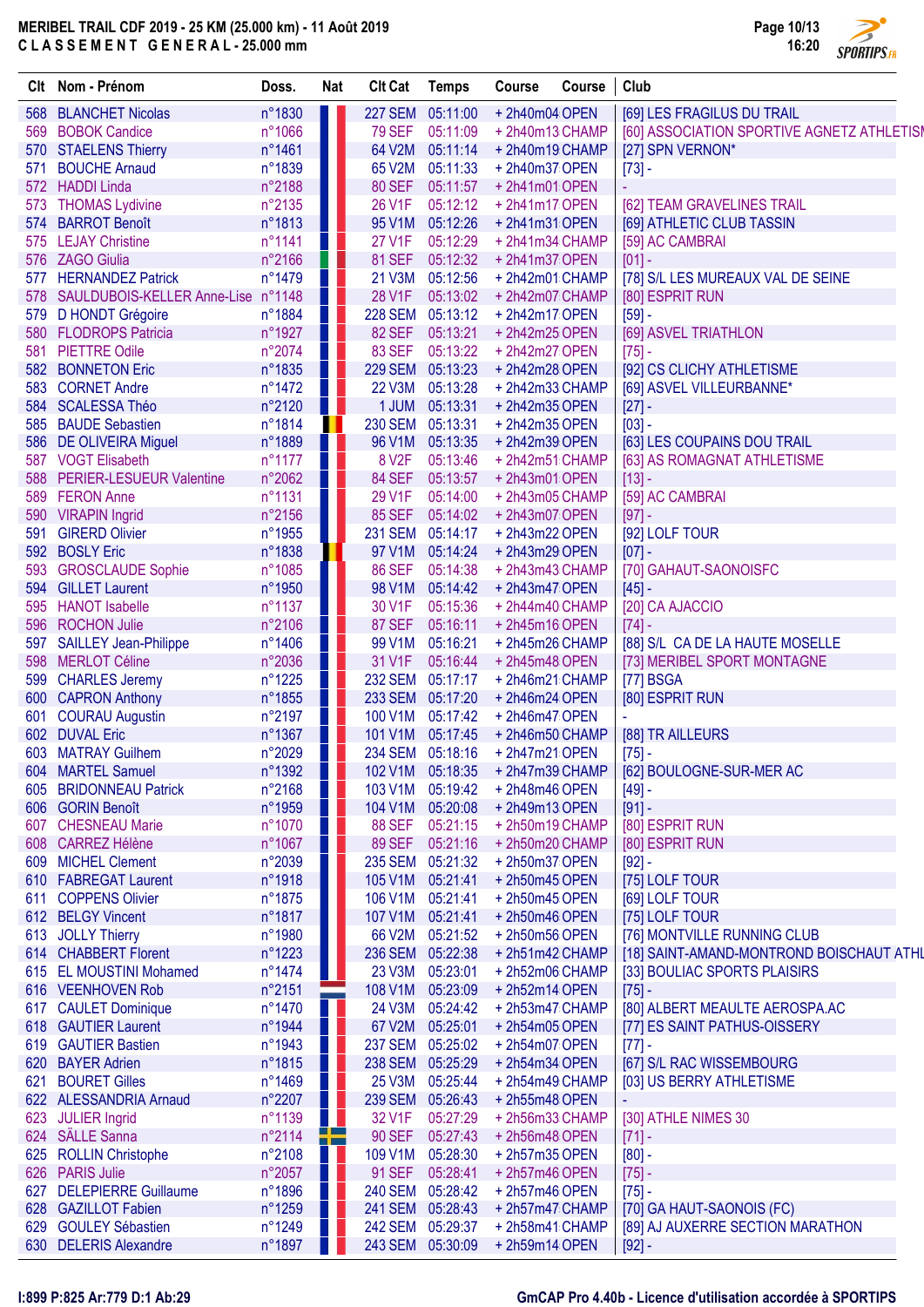**SPORTIPS.FR** 

|     | Clt Nom - Prénom                                | Doss.            | <b>Nat</b> | <b>Clt Cat</b>            | <b>Temps</b>         | Course                          | Course | Club                                         |
|-----|-------------------------------------------------|------------------|------------|---------------------------|----------------------|---------------------------------|--------|----------------------------------------------|
|     | 631 VERON Ludovic                               | n°2191           |            | <b>244 SEM</b>            | 05:30:09             | +2h59m14 OPEN                   |        | <b>AC NOYON</b>                              |
|     | 632 NIVET LOUVET Celine                         | n°2049           |            | 33 V1F                    | 05:30:42             | +2h59m46 OPEN                   |        | [22] REDER LANN                              |
|     | 633 LEFEBVRE Jean-Prudent                       | n°1999           |            | <b>245 SEM</b>            | 05:30:42             | +2h59m47 OPEN                   |        | $[92] -$                                     |
|     | 634 TRAVERSAZ Arièle                            | n°1187           |            | 5 V3F                     | 05:30:59             | +3h00m03 CHAMP                  |        | [01] JARRIENNE DES CIMES MAURIENNE           |
|     | 635 CLAIR David                                 | n°1870           |            | 110 V1M                   | 05:31:38             | +3h00m43 OPEN                   |        | $[63] -$                                     |
| 636 | <b>VANHERPE Jean-Remi</b>                       | n°2149           |            | 26 V3M                    | 05:31:46             | +3h00m50 OPEN                   |        | [80] ESPRIT RUN                              |
|     | 637 AUTIXIER Jean-Luc                           | n°1809           |            | 27 V3M                    | 05:31:53             | +3h00m58 OPEN                   |        | [03] BOUSSAC RUNNING                         |
|     | 638 VOGT Amandine                               | n°2159           |            | <b>92 SEF</b>             | 05:33:00             | +3h02m05 OPEN                   |        | $[75] -$                                     |
|     | 639 RAULT Thierry                               | n°2090           |            | 68 V2M                    | 05:33:41             | +3h02m46 OPEN                   |        | $[35] -$                                     |
|     | 640 HERARD Pierre-Alexandre                     | n°1970           | U          | <b>246 SEM</b>            | 05:33:42             | +3h02m47 OPEN                   |        | $[92] -$                                     |
|     | 641 CHAUVIN Sophie                              | n°1866           | ш          | 93 SEF                    | 05:33:42             | +3h02m47 OPEN                   |        | [37] TRAIL ENTRE ELLES                       |
|     | 642 BECARD Dominique                            | n°1178           |            | 6 V3F                     | 05:34:01             | +3h03m06 CHAMP                  |        | [76] STADE SOTTEVILLAIS 76*                  |
|     | 643 FLAMANT Lydian                              | n°1924           | ш          | 111 V1M                   | 05:34:07             | +3h03m12 OPEN                   |        | $[02] -$                                     |
|     | 644 CHASSINE Marie-Céleste                      | n°1071           | ╻╻         | <b>94 SEF</b>             | 05:34:18             | +3h03m23 CHAMP                  |        | [80] ESPRIT RUN                              |
|     | 645 RETY Florent                                | n°2094           |            | 247 SEM 05:35:32          |                      | +3h04m37 OPEN                   |        | [39] AINPULSION18                            |
|     | 646 LAURENT Florence                            | n°1140           |            | 34 V1F                    | 05:36:40             | +3h05m44 CHAMP                  |        | [88] TR AILLEURS                             |
|     | 647 ROUDIL Fabrice                              | n°2111           |            | 112 V1M                   | 05:37:13             | +3h06m18 OPEN                   |        | [69] ATHLETIC CLUB TASSIN                    |
| 648 | <b>GONNESSAT Francois</b>                       | n°1957           |            | 69 V2M                    | 05:37:14             | +3h06m19 OPEN                   |        | $[73] -$                                     |
| 649 | <b>COULON Laurence</b>                          | n°1125           |            | 35 V1F                    | 05:37:47             | +3h06m52 CHAMP<br>+3h06m59 OPEN |        | [77] BSGA                                    |
| 651 | 650 ENRIQUEZ Romain<br><b>DELAGE Christelle</b> | n°1914           |            | <b>248 SEM</b><br>36 V1F  | 05:37:54             | +3h07m41 CHAMP                  |        | [75] VILLARNARD                              |
|     |                                                 | n°1127           |            | <b>249 SEM</b>            | 05:38:37<br>05:38:47 | +3h07m52 OPEN                   |        | [83] CAP GARONNE*<br>[94] TEAM POPO          |
|     | 652 DANIAUD Philippe<br>653 LAINE Nicolas       | n°1886<br>n°1988 | ▌▌         | <b>250 SEM</b>            | 05:38:50             | +3h07m54 OPEN                   |        | [94] TEAM POPO                               |
|     | 654 SEZNEC Vincent                              | n°2124           |            | <b>251 SEM</b>            | 05:39:06             | +3h08m10OPEN                    |        | [80] ESPRIT RUN                              |
| 655 | <b>SEZNEC Marion</b>                            | n°2125           |            | 37 V1F                    | 05:39:09             | +3h08m13 OPEN                   |        | [80] ESPRIT RUN                              |
| 656 | <b>CHAZALON Fabrice</b>                         | n°1867           |            | 113 V1M                   | 05:39:14             | +3h08m19 OPEN                   |        | $[38] -$                                     |
|     | 657 TARRAJAT Stephane                           | n°2128           |            | <b>252 SEM</b>            | 05:39:17             | +3h08m22 OPEN                   |        | $[38] -$                                     |
|     | 658 GABROT Ludovic                              | n°1370           |            | 114 V1M                   | 05:39:18             | +3h08m22 CHAMP                  |        | [LI] LIMOGES ATHLE*                          |
| 659 | <b>MENCIER Jean David</b>                       | n°2035           |            | 115 V1M                   | 05:39:55             | +3h09m00 OPEN                   |        | $[01]$ -                                     |
|     | 660 DE RYCKE Mélanie                            | n°1119           |            | 38 V1F                    | 05:39:58             | +3h09m03 CHAMP                  |        | [80] ESPRIT RUN                              |
| 661 | JEANTET Sylvain                                 | n°1978           |            | <b>253 SEM</b>            | 05:39:58             | +3h09m03 OPEN                   |        | $[73] -$                                     |
|     | 662 CRINIERE Sébastien                          | n°1881           |            | 116 V1M                   | 05:40:27             | +3h09m31 OPEN                   |        | $[69] -$                                     |
| 663 | <b>JULIEN Frederic</b>                          | n°1983           |            | <b>70 V2M</b>             | 05:40:36             | +3h09m40 OPEN                   |        | [69] ATHLETIC CLUB TASSIN                    |
|     | 664 SAUTRON-SCHMITT Bernadette N n°1501         |                  |            | 9 V2F                     | 05:40:50             | +3h09m54 CHAMP                  |        | [24] AVEC                                    |
| 665 | <b>TEMMAR Larbi</b>                             | n°2131           |            | <b>117 V1M</b>            | 05:40:50             | +3h09m55 OPEN                   |        | $[80] -$                                     |
| 666 | <b>GASS Corinne</b>                             | n°1182           |            | 7 V3F                     | 05:40:52             | +3h09m57 CHAMP                  |        | [88] TR AILLEURS                             |
|     | 667 SEPIETER Remy                               | n°2123           | a katika   | 254 SEM 05:41:03          |                      | +3h10m08 OPEN                   |        | $[59] -$                                     |
|     | 668 BOIDIN Anais                                | n°1832           |            | 95 SEF                    | 05:41:03             | +3h10m08 OPEN                   |        | $[59] -$                                     |
|     | 669 TRELCAT Julie                               | n°2141           |            | 39 V1F                    | 05:41:05             | +3h10m09 OPEN                   |        | $[01] -$                                     |
|     | 670 VILLAIN Olivier                             | n°1415           |            | 118 V1M                   | 05:41:05             | +3h10m10 CHAMP                  |        | [45] USM MONTARGIS                           |
|     | 671 LAMPAERT Jean-Charles                       | n°1990           |            | 71 V2M                    | 05:41:09             | +3h10m14 OPEN                   |        | [80] ESPRIT RUN                              |
|     | 672 JULIER Jean-Marie                           | n°1385           |            | 119 V1M                   | 05:41:10             | +3h10m15 CHAMP                  |        | [30] ATHLE NIMES 30                          |
|     | 673 MORSCHEL Jean-Marc                          | n°2043           |            | <b>72 V2M</b>             | 05:41:28             | +3h10m33 OPEN                   |        | [63] BAC                                     |
|     | 674 CHARMASSON Sylvie                           | n°1864           |            | 40 V1F                    | 05:41:55             | +3h11m00 OPEN                   |        | $[30] -$                                     |
|     | 675 DUBOST Thomas                               | n°1907           |            | <b>255 SEM</b>            | 05:42:05             | +3h11m10OPEN                    |        | $[37] -$                                     |
|     | 676 NAGY Anne Laure                             | n°2046           |            | <b>96 SEF</b>             | 05:42:06             | +3h11m11 OPEN                   |        | $[59] -$                                     |
|     | 677 DEGAUGUE Gaelle                             | n°1893           |            | 41 V1F                    | 05:42:08             | +3h11m13 OPEN                   |        | $[80] -$                                     |
|     | 678 LECLERE Florence                            | n°1997           |            | 97 SEF                    | 05:42:08             | +3h11m13 OPEN                   |        | $[80] -$                                     |
|     | 679 LELIEVRE Marie                              | n°2003           |            | <b>98 SEF</b>             | 05:43:05             | +3h12m09 OPEN                   |        | $[69] -$                                     |
|     | 680 MARAUX Christophe<br>681 VOSSIER Sébastien  | n°2023           |            | <b>256 SEM</b><br>120 V1M | 05:43:33<br>05:43:58 | +3h12m38 OPEN                   |        | $[69] -$                                     |
|     | 682 PRONIER Lydie                               | n°2160           |            | <b>99 SEF</b>             | 05:44:38             | +3h13m02 OPEN<br>+3h13m42 OPEN  |        | $[26] -$                                     |
|     | 683 COUSSEAU Sébastien                          | n°2017<br>n°1879 |            | 121 V1M                   | 05:45:18             | +3h14m23 OPEN                   |        | $[59] -$<br>[46] AC VILLEFRANCHE DE ROUERGUE |
|     | 684 BALLÉ Francoise                             | n°1151           |            | 10 V2F                    | 05:45:27             | +3h14m31 CHAMP                  |        | [88] TR AILLEURS                             |
|     | 685 ARTAUD Stéphane                             | n°1808           |            | <b>257 SEM</b>            | 05:45:29             | +3h14m33 OPEN                   |        | $[69] -$                                     |
|     | 686 RIFFAUD Peter                               | n°2099           |            | 122 V1M                   | 05:45:47             | +3h14m52 OPEN                   |        | [16] CRYO16                                  |
|     | 687 LE DRIANT Lionel                            | n°1480           |            | 28 V3M                    | 05:47:25             | +3h16m29 CHAMP                  |        | [02] S/L UA CHAUNY                           |
|     | 688 THOUVENEL Franck                            | n°2137           |            | 123 V1M                   | 05:48:54             | +3h17m58 OPEN                   |        | $[69] -$                                     |
|     | 689 BENEZET Aldric                              | n°1819           |            | 124 V1M                   | 05:49:34             | +3h18m39 OPEN                   |        | $[92] -$                                     |
|     | 690 EON Erwann                                  | n°1915           |            | <b>258 SEM</b>            | 05:49:57             | +3h19m01 OPEN                   |        | $[69] -$                                     |
|     | 691 MARTIN Claudine                             | n°1163           |            | <b>11 V2F</b>             | 05:50:30             | +3h19m35 CHAMP                  |        | [80] ESPRIT RUN                              |
|     | 692 GITTON Pascal                               | n°1476           |            | 29 V3M                    | 05:50:32             | +3h19m37 CHAMP                  |        | [45] GIEN ATHLE MARATHON                     |
|     | 693 BOUVIER Isabelle                            | n°1843           |            | <b>100 SEF</b>            | 05:50:35             | +3h19m39 OPEN                   |        | [94] US METRO TRANSPORT (PARIS)              |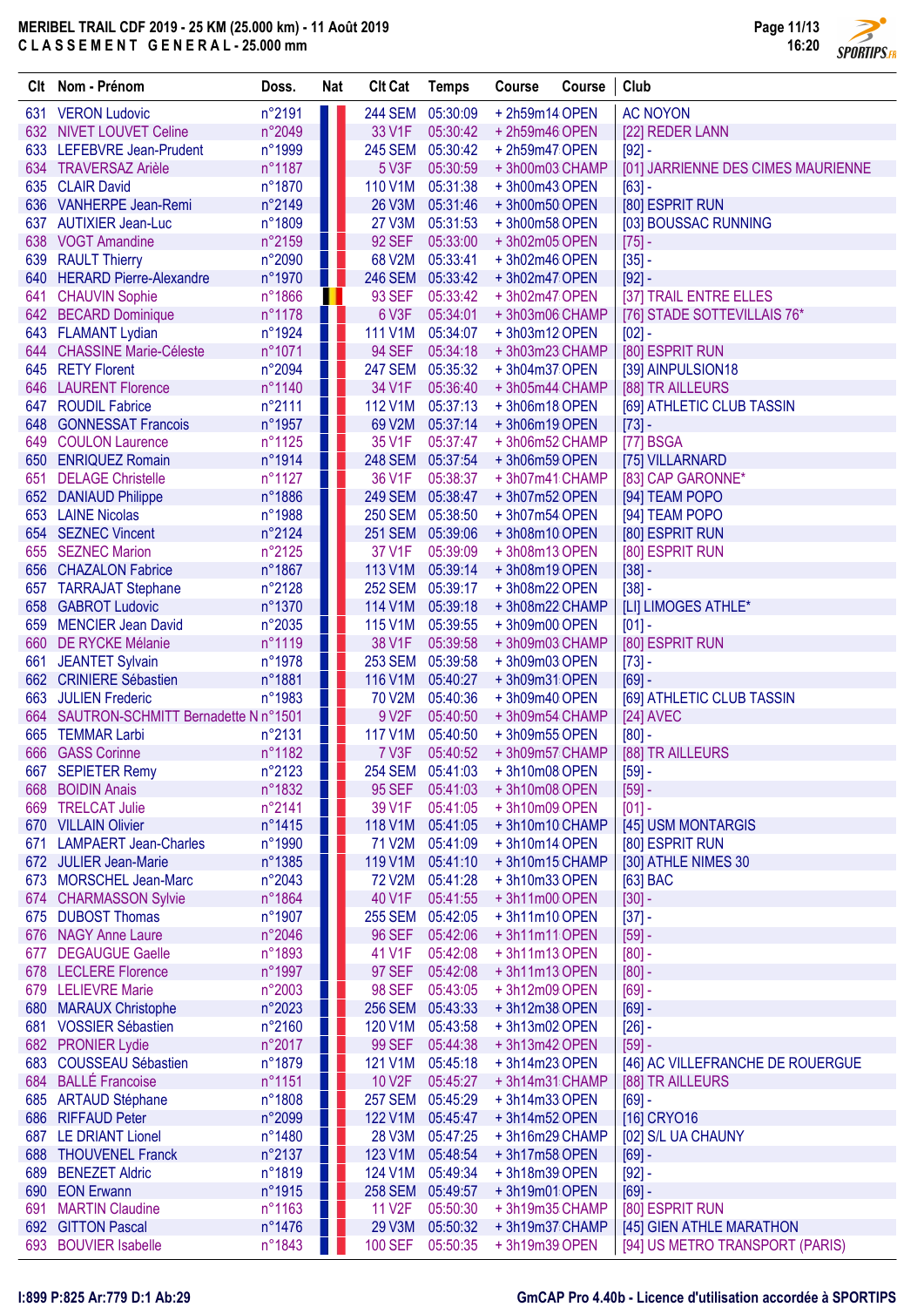

|     | Clt Nom - Prénom             | Doss.  | <b>Nat</b> | <b>Clt Cat</b>      | <b>Temps</b>     | <b>Course</b>  | Course | Club                                       |
|-----|------------------------------|--------|------------|---------------------|------------------|----------------|--------|--------------------------------------------|
| 694 | <b>SIMON Alexandre</b>       | n°2202 |            | 125 V1M             | 05:50:36         | +3h19m41 OPEN  |        |                                            |
| 695 | <b>SIMON Elodie</b>          | n°2201 |            | 42 V1F              | 05:50:37         | +3h19m42 OPEN  |        | COS ATHLETISME VILLERS LES NANCY           |
| 696 | <b>DE SOUSA Marie-Lise</b>   | n°1175 |            | <b>12 V2F</b>       | 05:51:43         | +3h20m48 CHAMP |        | [94] AOC                                   |
| 697 | <b>GOURBEYRE Thomas</b>      | n°1962 |            | <b>259 SEM</b>      | 05:52:00         | +3h21m04 OPEN  |        | $[73] -$                                   |
| 698 | <b>LOPEZ Matti</b>           | n°2012 |            | <b>260 SEM</b>      | 05:52:00         | +3h21m04 OPEN  |        | $[73] -$                                   |
| 699 | <b>SEGUIN Frederic</b>       | n°2122 |            | 73 V2M              | 05:52:45         | +3h21m49 OPEN  |        | [02] FOOTING LOISIR GUIGNICOURTOIS ET LAON |
| 700 | <b>DI GREGORIO Malika</b>    | n°1128 |            | 43 V1F              | 05:53:06         | +3h22m10 CHAMP |        | [57] E SPORTIVE THIONVILLE-YUTZ            |
| 701 | <b>PIETRINI Sandrine</b>     | n°1168 | Ш          | 13 V <sub>2</sub> F | 05:53:39         | +3h22m44 CHAMP |        | [20] CA AJACCIO                            |
| 702 | <b>BAYER Jean-Georges</b>    | n°1425 |            | 74 V2M              | 05:54:13         | +3h23m17 CHAMP |        | [67] S/L RAC WISSEMBOURG                   |
|     | 703 SALLE Karine             | n°1170 |            | <b>14 V2F</b>       | 05:55:07         | +3h24m11 CHAMP |        | [36] LBCAC                                 |
| 704 | <b>BOURSAULT Philippe</b>    | n°1422 |            | <b>75 V2M</b>       | 05:55:08         | +3h24m13 CHAMP |        | [36] LBCAC                                 |
| 705 | <b>CADEAU Eric</b>           | n°1852 |            | <b>76 V2M</b>       | 05:55:09         | +3h24m13 OPEN  |        | [36] LA BERRICHONNE CHATEAUROUX ATHLETIC   |
| 706 | <b>VIGNAU Olivier</b>        | n°1414 |            | 126 V1M             | 05:55:09         | +3h24m13 CHAMP |        | [36] LA BERRICHONNE CHATEAUROUX ATHLETIC   |
| 707 | <b>GAINI David</b>           | n°1254 |            | <b>261 SEM</b>      | 05:55:37         | +3h24m42 CHAMP |        | [07] ANNONAY JOGGING CLUB                  |
| 708 | <b>LIVET Johan</b>           | n°2010 |            | <b>262 SEM</b>      | 05:55:47         | +3h24m52 OPEN  |        | $[37] -$                                   |
| 709 | <b>CREIS Sylvain</b>         | n°1360 |            | 127 V1M             | 05:56:18         | +3h25m23 CHAMP |        | [62] US ATHLETIQUES DE LIEVIN*             |
| 710 | <b>RIVIÈRE Olivier</b>       | n°2101 |            | 44 V1F              | 05:57:03         | +3h26m07 OPEN  |        | $[34] -$                                   |
| 711 | <b>RIVIÈRE Annabel</b>       | n°2102 |            | 45 V1F              | 05:57:07         | +3h26m11 OPEN  |        | $[34] -$                                   |
| 712 | <b>GARCIA BARDIDIA Aude</b>  | n°1133 |            | 46 V1F              | 05:57:13         | +3h26m18 CHAMP |        | [80] ESPRIT RUN                            |
| 713 | <b>CHOQUET Melanie</b>       | n°1122 |            | 47 V1F              | 05:57:44         | +3h26m48 CHAMP |        | [59] US VALENCIENNES ATHLETISME            |
| 714 | <b>WEISKOPF Elise</b>        | n°2163 | H          | 15 ESF              | 05:58:06         | +3h27m10 OPEN  |        | [67] SR OBERNAI                            |
| 715 | <b>CORNOLLE Ghislaine</b>    | n°1155 | n L        | <b>15 V2F</b>       | 05:58:42         | +3h27m47 CHAMP |        | $[59] -$                                   |
| 716 | <b>ROUSSEAU Yvonne</b>       | n°1171 | H.         | <b>16 V2F</b>       | 05:59:04         | +3h28m08 CHAMP |        | [18] SAINT-AMAND-MONTROND BOISCHAUT ATHL   |
| 717 | <b>PIGNATARO</b> Eve         | n°2075 | Ш          | <b>101 SEF</b>      | 06:02:00         | +3h31m04 OPEN  |        | [69] CHASSIEU ATHLETISME                   |
|     | 718 BUHOT Virginie           | n°1850 | w          | <b>102 SEF</b>      | 06:02:28         | +3h31m33 OPEN  |        | $[92] -$                                   |
|     | 719 PARMENT Fabien           | n°2058 |            | 128 V1M             | 06:02:50         | +3h31m54 OPEN  |        | [62] ARTOIS ATHLETISME*                    |
| 720 | <b>MAGLIARI Valerie</b>      | n°1165 |            | <b>17 V2F</b>       | 06:03:16         | +3h32m21 CHAMP |        | [30] ATHLE NIMES 30                        |
| 721 | <b>PIERRON Marie</b>         | n°1169 |            | <b>18 V2F</b>       | 06:03:17         | +3h32m22 CHAMP |        | [30] ATHLE NIMES 30                        |
|     | 722 BRICE Nicolas            | n°1844 | A 1        | 129 V1M             | 06:05:13         | +3h34m17 OPEN  |        | $[86] -$                                   |
| 723 | <b>VILLAIN Rosemonde</b>     | n°1188 | Ш          | 1 V4F               | 06:06:23         | +3h35m28 CHAMP |        | [45] GIEN ATHLE MARATHON                   |
| 724 | <b>GRUBER Markus</b>         | n°1376 |            | 130 V1M             | 06:06:52         | +3h35m57 CHAMP |        | [76] S/L RAC WISSEMBOURG                   |
| 725 | <b>BAYER Florian</b>         | n°1816 | Ш          | 263 SEM             | 06:06:55         | +3h36m00 OPEN  |        | [67] S/L RAC WISSEMBOURG                   |
| 726 | <b>RIBAUD Carine</b>         | n°2097 |            | <b>103 SEF</b>      | 06:07:57         | +3h37m02 OPEN  |        | [89] SENS ROUTE TRAIL                      |
| 727 | <b>DESREUX Thomas</b>        | n°1899 |            | <b>264 SEM</b>      | 06:08:20         | +3h37m24 OPEN  |        | $[69] -$                                   |
| 728 | <b>DROUET Jacques</b>        | n°1905 |            | 30 V3M              | 06:08:39         | +3h37m43 OPEN  |        | [85] S/L ATHLETISME MINGOT ASSOCIATION     |
|     | 729 GUITTOT Agnes            | n°1967 |            | 48 V1F              | 06:09:28         | +3h38m33 OPEN  |        | [77] CS MONTEREAU                          |
| 730 | <b>GUITTOT Eric</b>          | n°1966 |            |                     | 77 V2M 06:09:28  | +3h38m33 OPEN  |        | [77] CS MONTEREAU                          |
|     | 731 BENOIST Quentin          | n°2179 |            |                     | 265 SEM 06:10:13 | +3h39m18 OPEN  |        |                                            |
|     | 732 HULIN Coralie            | n°1103 |            | <b>104 SEF</b>      | 06:10:14         | +3h39m19 CHAMP |        | [60] EOA-S/L EA CREIL                      |
|     | 733 MAGLIERI Fabrice         | n°1387 |            | 131 V1M             | 06:10:55         | +3h40m00 CHAMP |        | [51] EFS REIMS A. *                        |
|     | 734 SENES Stella             | n°1172 | H          | <b>19 V2F</b>       | 06:11:19         | +3h40m24 CHAMP |        | [33] ATHLETISME NORD BASSIN*               |
|     | 735 HENNESSY Mark            | n°2025 | XR         | 132 V1M             | 06:11:32         | +3h40m36 OPEN  |        | $[KT]$ -                                   |
|     | 736 PERIE CAMART Amélie      | n°2061 | Ш          | <b>105 SEF</b>      | 06:12:04         | +3h41m09 OPEN  |        | [27] RUNNING CLUB CAMPIGNY                 |
|     | 737 LEMORT Matthieu          | n°1285 |            |                     | 266 SEM 06:12:59 | +3h42m04 CHAMP |        | [41] S/L AS MAROLLES                       |
|     | 738 BURGOS Mickael           | n°1851 |            |                     | 267 SEM 06:13:12 | +3h42m16 OPEN  |        | $[75] -$                                   |
|     | 739 BLEUSEZ Melanie          | n°1117 |            | 49 V1F              | 06:13:13         | +3h42m17 CHAMP |        | [62] TOUQUET TRAIL NATURE                  |
|     | 740 MICHEL Pierre-Alain      | n°1495 |            | 5 V4M               | 06:16:02         | +3h45m06 CHAMP |        | [94] ESSUCY-EN-BRIE                        |
|     | 741 MASCRE Christine         | n°1183 | 8 L        | 8 V3F               | 06:16:20         | +3h45m24 CHAMP |        | [80] ESPRIT RUN                            |
|     | 742 PICHLAK Philippe         | n°2071 | M.         | <b>78 V2M</b>       | 06:18:01         | +3h47m06 OPEN  |        | $[75] -$                                   |
|     | 743 NICOLE David             | n°1452 |            | 79 V2M              | 06:18:28         | +3h47m33 CHAMP |        | [18] SAINT-AMAND-MONTROND BOISCHAUT ATHL   |
|     | 744 FAUCON Annick            | n°1153 |            | 20 V2F              | 06:19:08         | +3h48m13 CHAMP |        | [45] GIEN ATHLE MARATHON                   |
|     | 745 DERIAUX Nathalie         | n°1158 |            | 21 V <sub>2</sub> F | 06:19:10         | +3h48m15 CHAMP |        | [45] GIEN ATHLE MARATHON                   |
|     | 746 VARIOT Pierre            | n°1496 |            | 6 V4M               | 06:19:17         | +3h48m22 CHAMP |        | [77] VAUX LE PENIL ATHLETISME              |
|     | 747 SALZARD Delphine         | n°1113 | Ш          | <b>106 SEF</b>      | 06:20:24         | +3h49m29 CHAMP |        | [51] EFS REIMS A. *                        |
|     | 748 MICHEL Aline             | n°1145 |            | 50 V1F              | 06:22:29         | +3h51m34 CHAMP |        | [80] ESPRIT RUN                            |
|     | 749 CARTIAUX Céline          | n°1121 | H.         | 51 V1F              | 06:24:40         | +3h53m44 CHAMP |        | [80] ESPRIT RUN                            |
| 750 | JOB Philippe                 | n°1979 |            | <b>268 SEM</b>      | 06:26:40         | +3h55m44 OPEN  |        | $[94] -$                                   |
| 751 | <b>GRANGER Florence</b>      | n°1963 |            | 52 V1F              | 06:27:42         | +3h56m47 OPEN  |        | $[01] -$                                   |
|     | 752 COLAS Jean-Marc          | n°1471 |            | 31 V3M              | 06:28:00         | +3h57m05 CHAMP |        | [18] SANCERRE RUNNING                      |
|     | 753 SILLAN Chantal           | n°2170 |            | 9 V3F               | 06:28:14         | +3h57m18 OPEN  |        | [77] BUSSY RUNNING                         |
|     | 754 DROMBRY-VERQUIN Delphine | n°1903 |            | <b>107 SEF</b>      | 06:29:28         | +3h58m32 OPEN  |        | [59] EA DOUCHY                             |
|     | 755 MALLET Marie             | n°2020 |            | 53 V1F              | 06:30:59         | +4h00m04 OPEN  |        | $[62] -$                                   |
|     | 756 FEND Laetitia            | n°1081 |            | <b>108 SEF</b>      | 06:31:09         | +4h00m14 CHAMP |        | [67] ASC STRASBOURG                        |